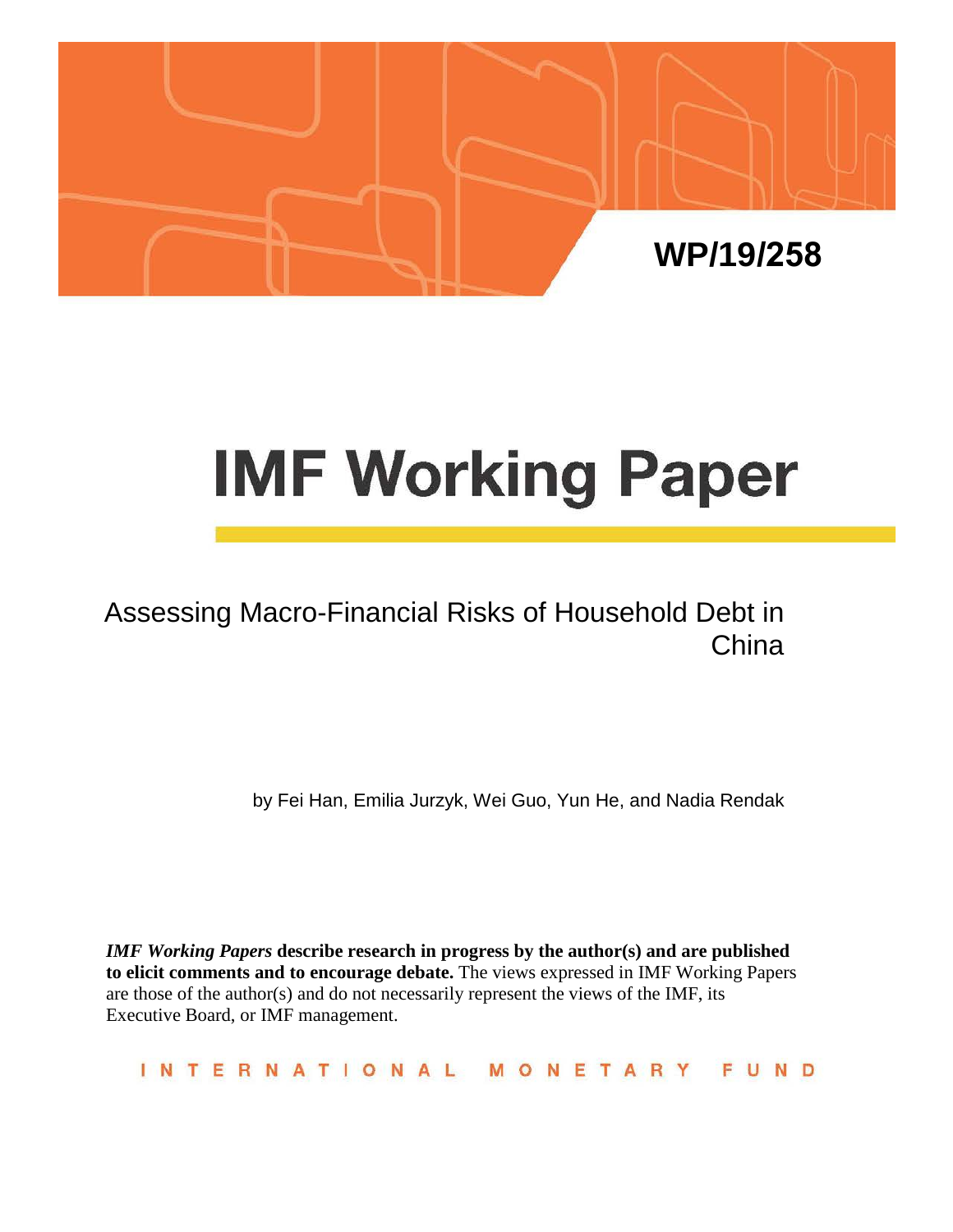#### **IMF Working Paper**

#### Asia and Pacific Department

#### **Assessing Macro-Financial Risks of Household Debt in China**

#### **Prepared by Fei Han, Emilia Jurzyk, Wei Guo, Yun He, and Nadia Rendak[1](#page-1-0)**

Authorized for distribution by Helge Berger

November 2019

*IMF Working Papers* **describe research in progress by the author(s) and are published to elicit comments and to encourage debate.** The views expressed in IMF Working Papers are those of the author(s) and do not necessarily represent the views of the IMF, its Executive Board, or IMF management.

#### **Abstract**

<span id="page-1-1"></span>High household indebtedness could constrain future consumption growth and increase financial stability risks. This paper uses household survey data to analyze both macroeconomic and finanical stability risks from the rapidly rising household debt in China. We find that rising household indebtedness could boost consumption in the short term, while reducing it in the medium-to-long term. By stress testing households' debt repayment capacity, we find that low-income households are most vulnerable to adverse income shocks which could lead to signficant defaults. Containing these risks would call for a strengthening of systemic risk assessment and macroprudential policies of the household sector. Other policies include improving the credit registry system and establishing a well-functioning personal insolvency framework.

JEL Classification Numbers: D10, D14, E21, G21

Keywords: Household indebtedness, macro-financial risks, houshold survey

Author's E-Mail Address: [fhan@imf.org;](mailto:fhan@imf.org) [ejurzyk@imf.org;](mailto:ejurzyk@imf.org) [wguo@imf.org;](mailto:wguo@imf.org) [yhe2@imf.org;](mailto:yhe2@imf.org) [nrendak@imf.org](mailto:nrendak@imf.org)

<span id="page-1-0"></span><sup>&</sup>lt;sup>1</sup> The authors would like to thank Helge Berger, James A. Daniel, Alan X. Feng, Jose Garrido, Kenneth H. Kang, Joong Shik Kang, Yan Liu, Nico Valckx, Peichu Xie (all IMF), Mengmeng Miao, Liyang Tang, Xiandong Yan (all People's Bank of China), and other seminar participants at the People's Bank of China for their valuable suggestions and comments. All errors are our own.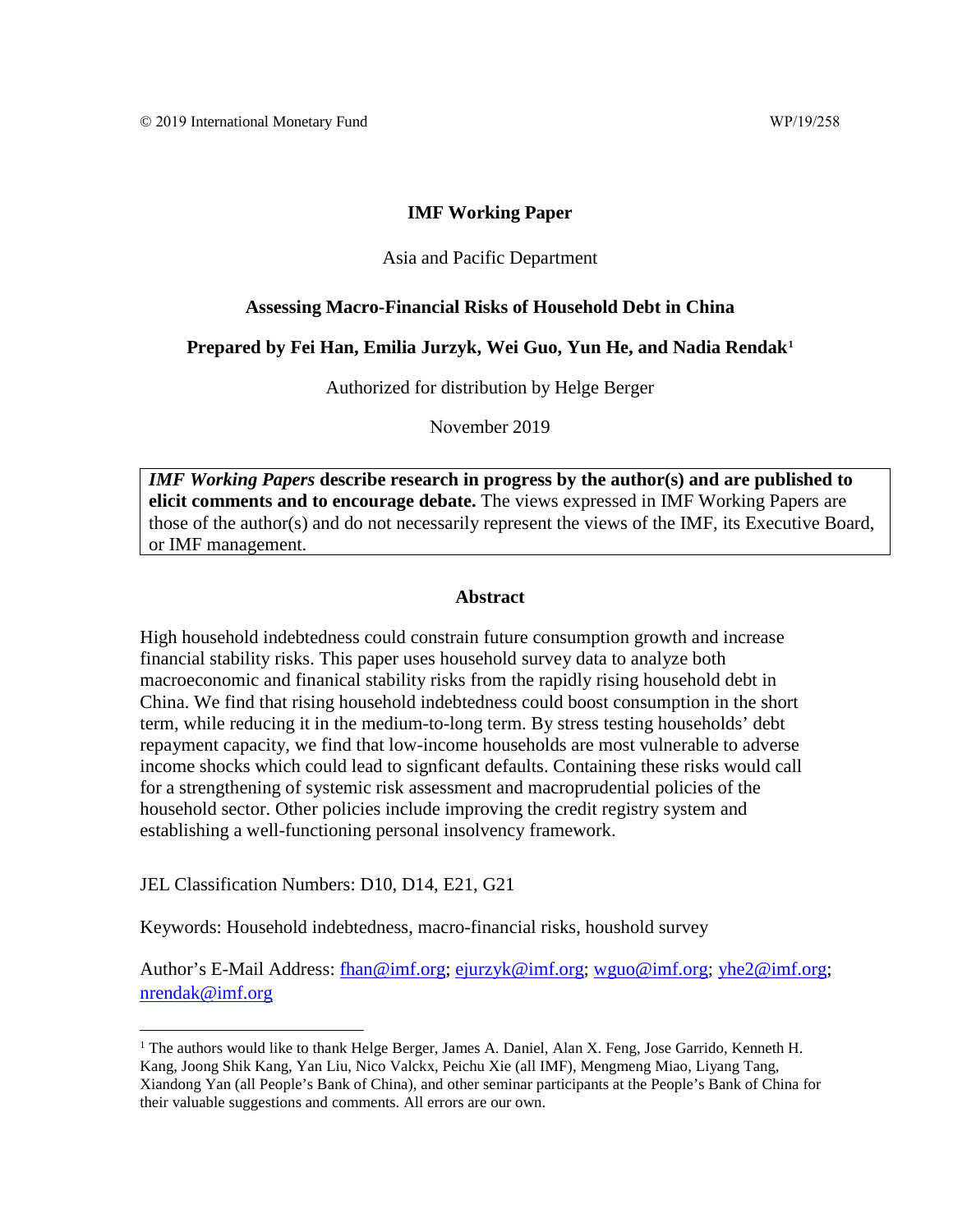# Contents

| V. International Experience: Measures to Contain Household Vulnerabilities 15 |  |
|-------------------------------------------------------------------------------|--|
|                                                                               |  |
|                                                                               |  |

# **Boxes**

| <b>Box</b> |  |
|------------|--|
|            |  |
| <b>Box</b> |  |
|            |  |

#### **Annexes**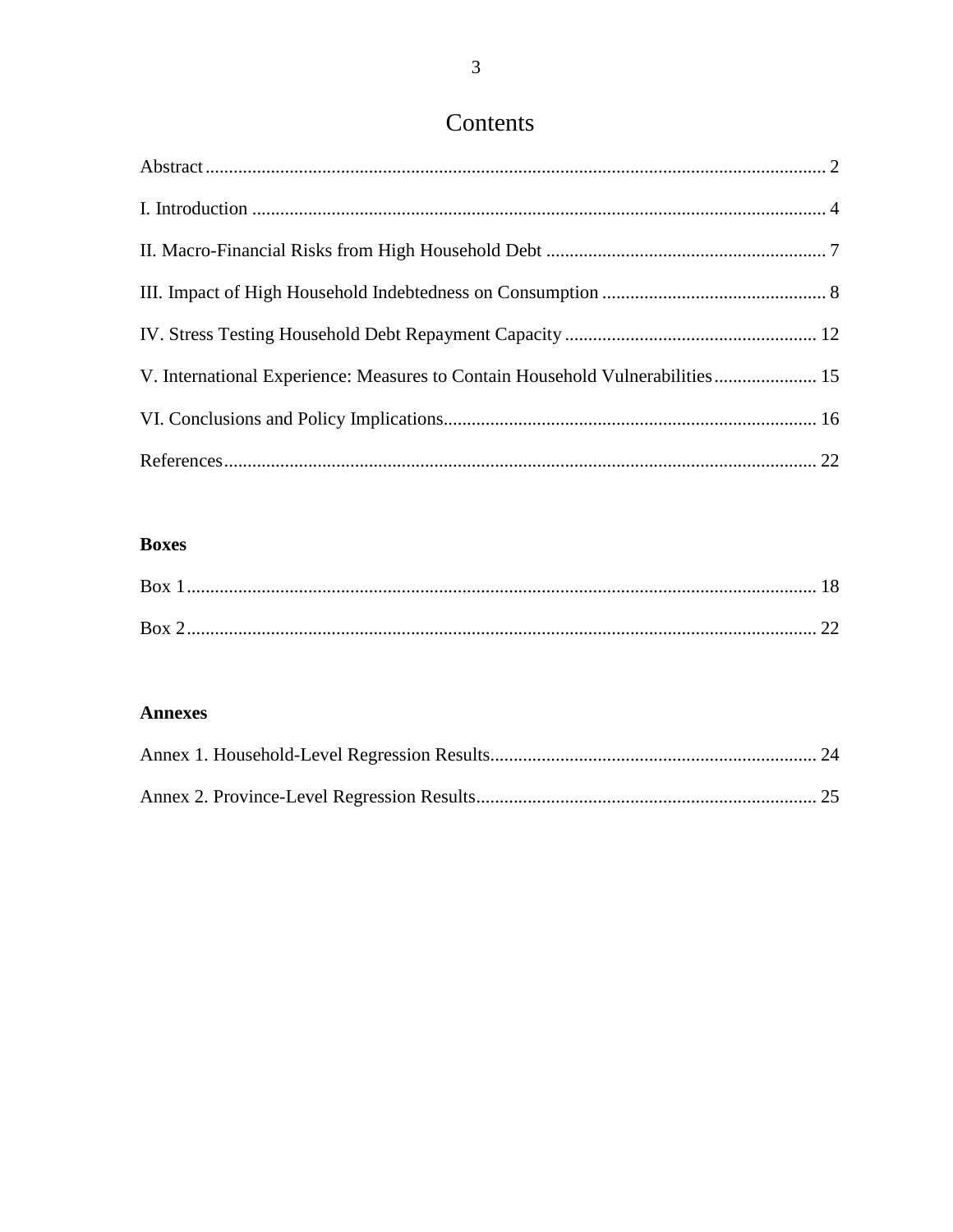#### **I. INTRODUCTION**

<span id="page-3-0"></span>**Household debt has been rising rapidly in China since the global financial crisis.** As of end 2018, total debt of Chinese households stood at 52.6 percent of GDP, above the emerging market average, and 32 percentage points of GDP higher than in 2008. Part of that buildup can be attributed to rapid financial market development in China and improving financial inclusion, which, combined with rising incomes, increased availability of credit to households. However, the speed with which households accumulated leverage was the highest among all BIS-reporting countries since the Global Financial Crisis (GFC), raising concerns whether further debt increases could adversely affect growth and financial stability (IMF, 2017a).



**The rapid increase in household debt was mostly due to rising mortgage lending**. At the end of 2018, housing-related debt (mortgage loans and Housing Provident Fund lending) accounted just below two-thirds of all household debt, a 7-percentage point (ppt) increase since 2013, while the remainder was almost evenly split between consumption loans (including credit card debt) and loans extended to households for business purposes (mostly SMEs). Most mortgages are extended on fixed-term rates, with maturity of about 10-20 years, and a minimum down payment of 20 (30) percent for the first (second) home that can be adjusted upwards by regional authorities. Mortgage rates are usually set at a discount/premium of 0-15 percent below/above the central banks' benchmark lending rate, with the adjustment depending on market conditions (Ding *et al*., 2017).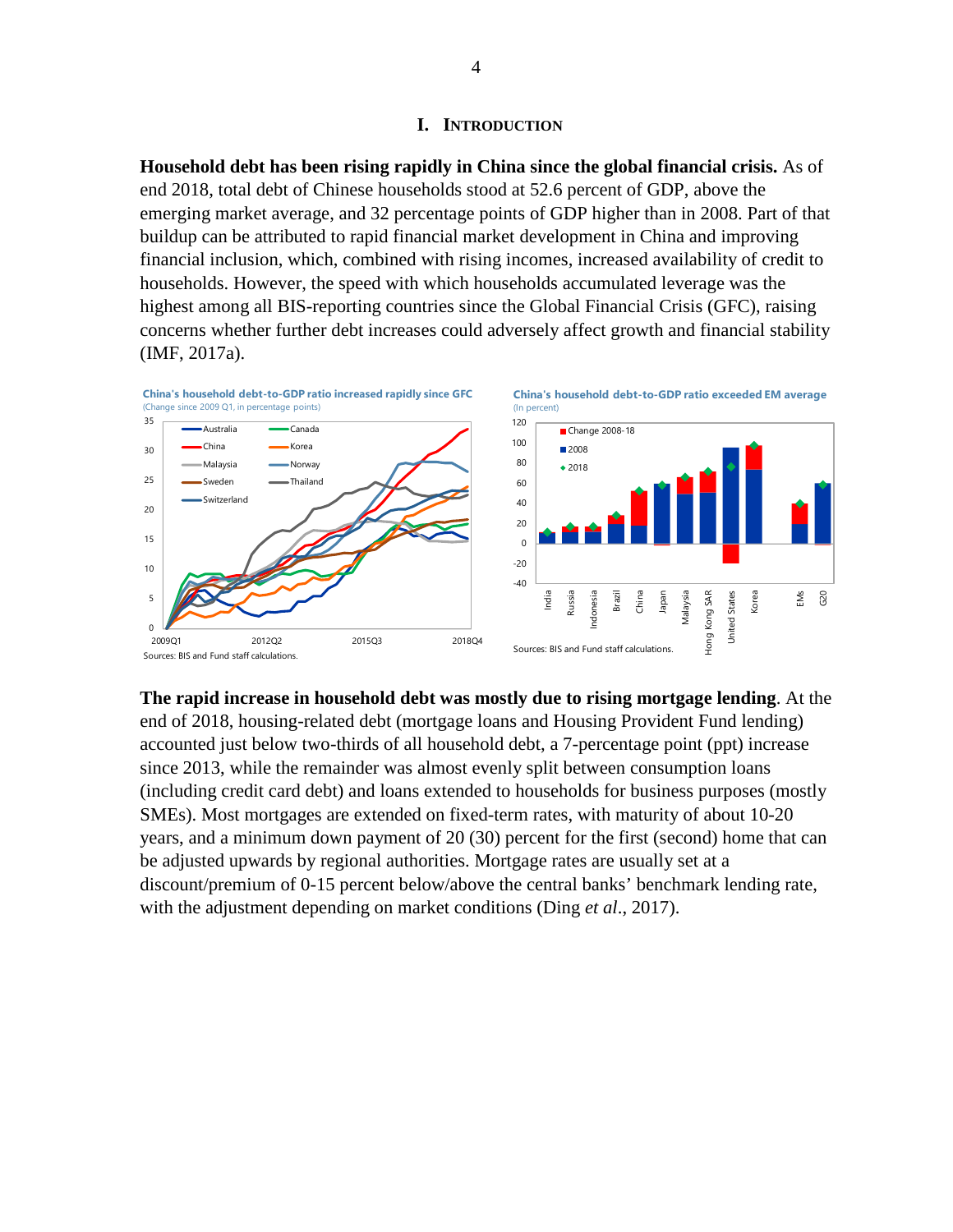

**Household indebteness varies significantly across regions.** Households in the richest, coastal provinces are the most indebted. In some provinces, debt has already risen above 60 percent of GDP—a threshold above which futher increases in debt can adversely impact consumption growth (Lombardi *et al*., 2017). In addition, debt-to-income (DTI) ratios increased significantly in some of the poorer provinces.



Retail loan for commercial purpose Residential Mortgage Credit card

(Share in total, percent)

Other consumption loan انون<br>Housing ا Provident Fund



**Household indebtedness also varies significantly across income groups as debt has become more "risky".** Household survey data indicate that housing-related assets and debt are the main components of household balance sheets (Figure 1).[2](#page-4-0) On average, housing assets constitute around 60 percent of all household assets, though this ratio declined over time for richer households as new investment opportunities became available. At the same time, as availability of credit for house purchases grew, mortgage debt became the main household liability. The riskiness of household debt increased as well: between 2010 and 2016, the share of debt held by highly indebted households—with debt-to-income (DTI) ratio above 4—increased from around a quarter to almost half. While most of that debt is held by richer households, the increase in DTI ratio among the lower income households was quite substantial as well, reaching almost 6. Nevertheless, the mortgage participation rate, which

5

<span id="page-4-0"></span><sup>&</sup>lt;sup>2</sup> [The China Family Panel Studies \(CFPS\)](http://opendata.pku.edu.cn/dataverse/CFPS?language=en) (ISSS, 2015) provide a household survey database with detailed debt and asset information of surveyed households every two years during 2010-16.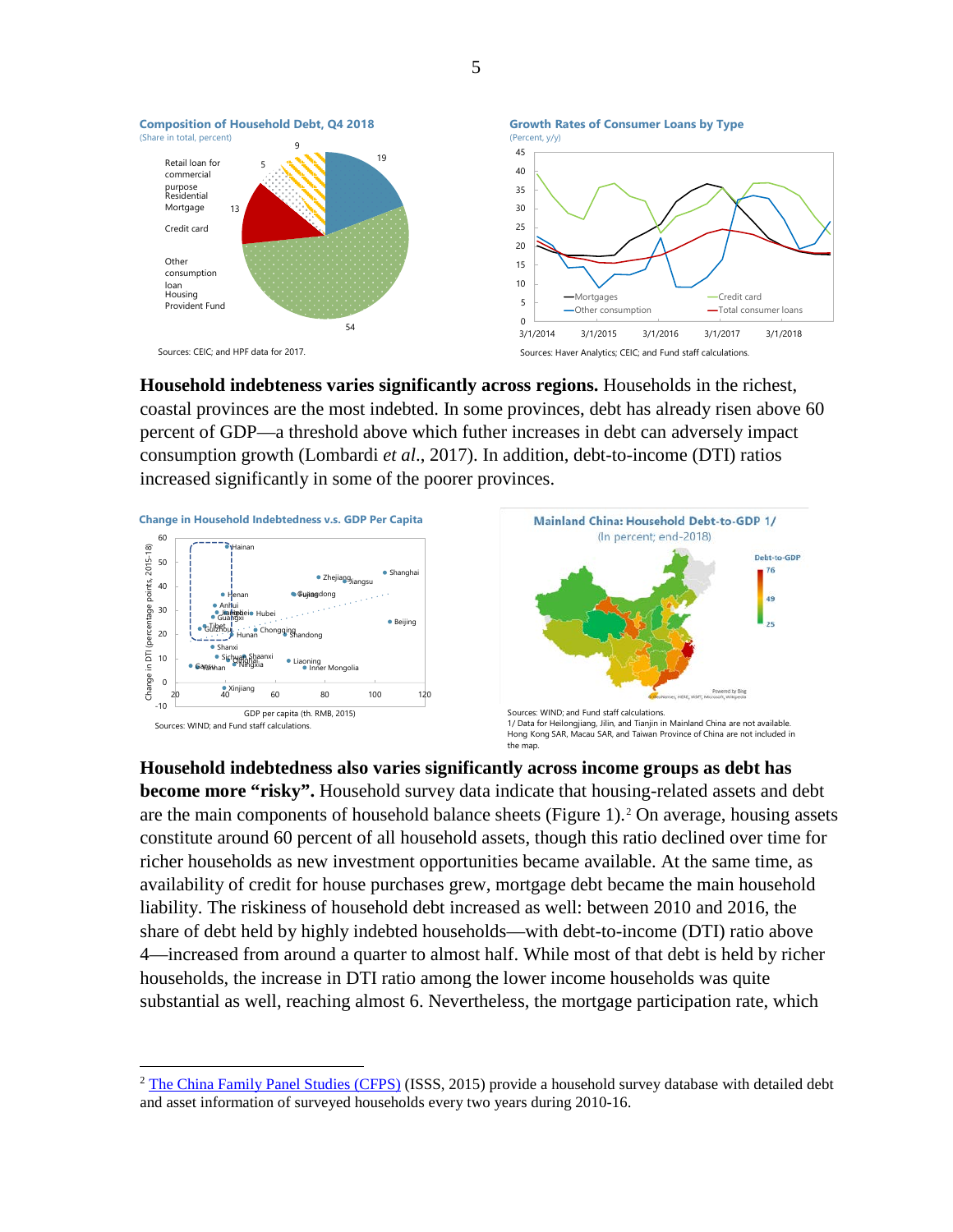

increased from 8 to 18 percent between in 2010 and 2016, is still relatively low and serves as a mitigating factor.

**This paper analyzes both macroeconomic and financial stability risks from high and rapidly rising household debt in China.** Given the importance of sustainable consumption growth in China's rebalancing process, the analysis focuses on the impact of higher household indebtedness on consumption growth in China. We find that an increase in household indebtedness could boost consumption in the short term (or the same period) but reduce it in the medium-to-long term. This finding is in line with cross-country studies (e.g., Mian *et al*., 2017; Jorda *et al*., 2016). The financial stability analysis includes a stress testing of households' debt repayment capacity—using a proxy measure of the debt-service-toincome (DSTI) ratio—and their loan-to-value (LTV) ratios under adverse income and house price shocks. We find that the debt-servicing capacity of the low-income group is most vulnerable to adverse income shocks, while declines in house prices could increase LTV ratios for all income groups but are less of a concern given the relatively low initial LTV ratios in China. The vulnerability of high household indebtedness can amplify the impact of adverse income shocks on debt repayment capacity and hence household defaults. This finding is in line with Funke *et al*. (2018) who also conducted a stress testing but with a different household survey dataset (China Household Finance Survey).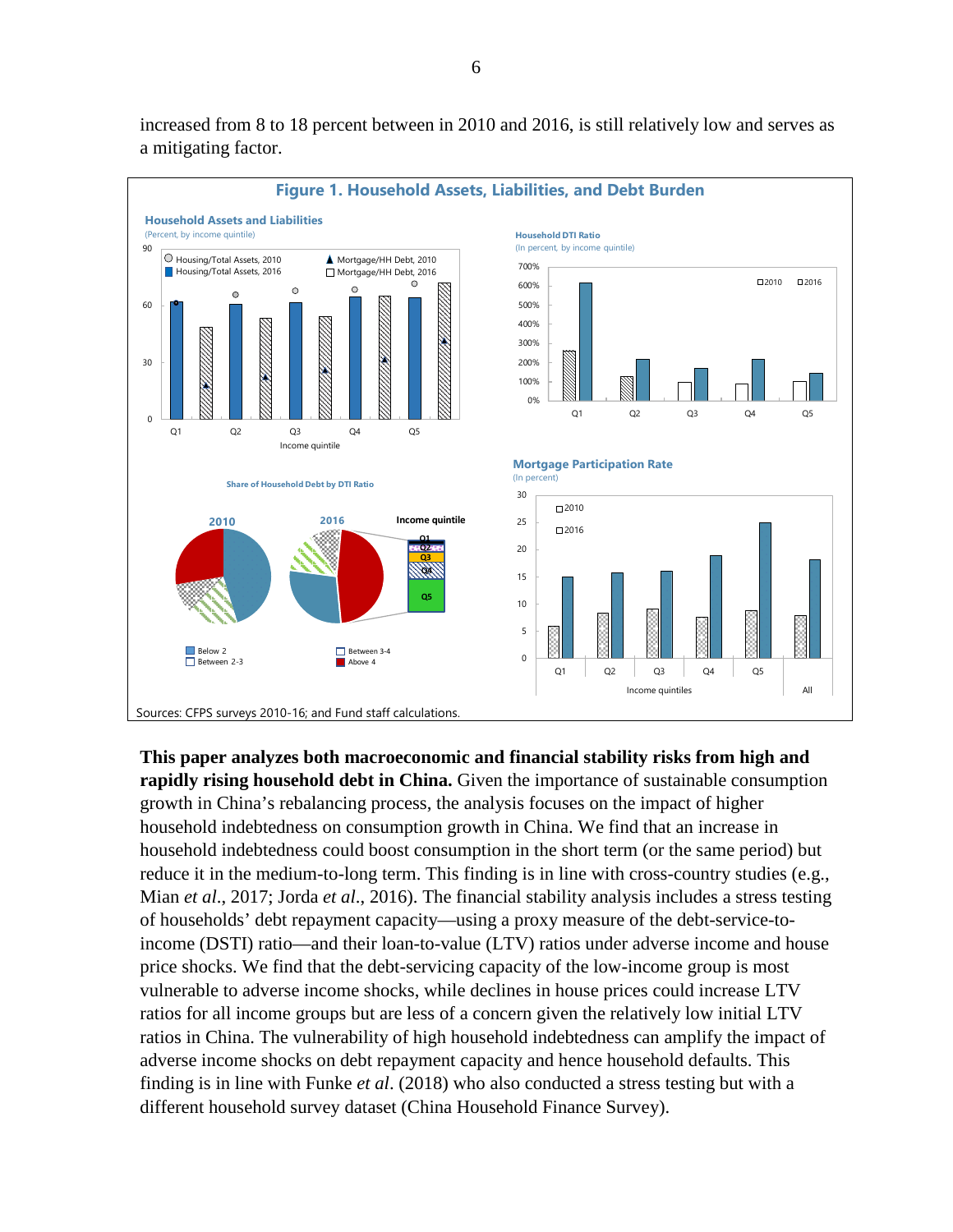#### **II. MACRO-FINANCIAL RISKS FROM HIGH HOUSEHOLD DEBT**

<span id="page-6-0"></span>**Higher household borrowing could increase macroeconomic risks (Figure 2).** Crosscountry studies indicate that higher household debt may lead to lower GDP growth (Mian *et al*., 2017; Jorda *et al*., 2016). Higher debt repayments could constrain future consumption growth. Real estate investment may also be affected as housing demand slows, property developers face funding pressures, and banks are more reluctant to lend due to higher household credit risk. Lower fiscal revenues and public support of home ownership also create risks for the fiscal sector. These in turn could contribute to excess savings and growing external imbalances.



**In particular, higher household debt could increase consumption and GDP growth in the short term but reduce them in the longer term.** IMF (2017a) found that there is a trade-off between the short-term benefits of rising household debt and medium-term costs to growth. Using cross-country panel data, Lombardi *et al*. (2017) found that household debt increases consumption and GDP growth within one year but reduces them in the long run, with the negative long-run effects intensified when household debt/GDP ratio exceeds certain thresholds (60 percent for effects on consumption growth). Tian *et al*. (2018), using provincial data for China, found that high household debt in certain provinces has been associated with lower consumption growth. Higher household debt could also affect the income elasticity of consumption, particularly when facing a negative income shock (Nakajima, 2018; Baker, 2014).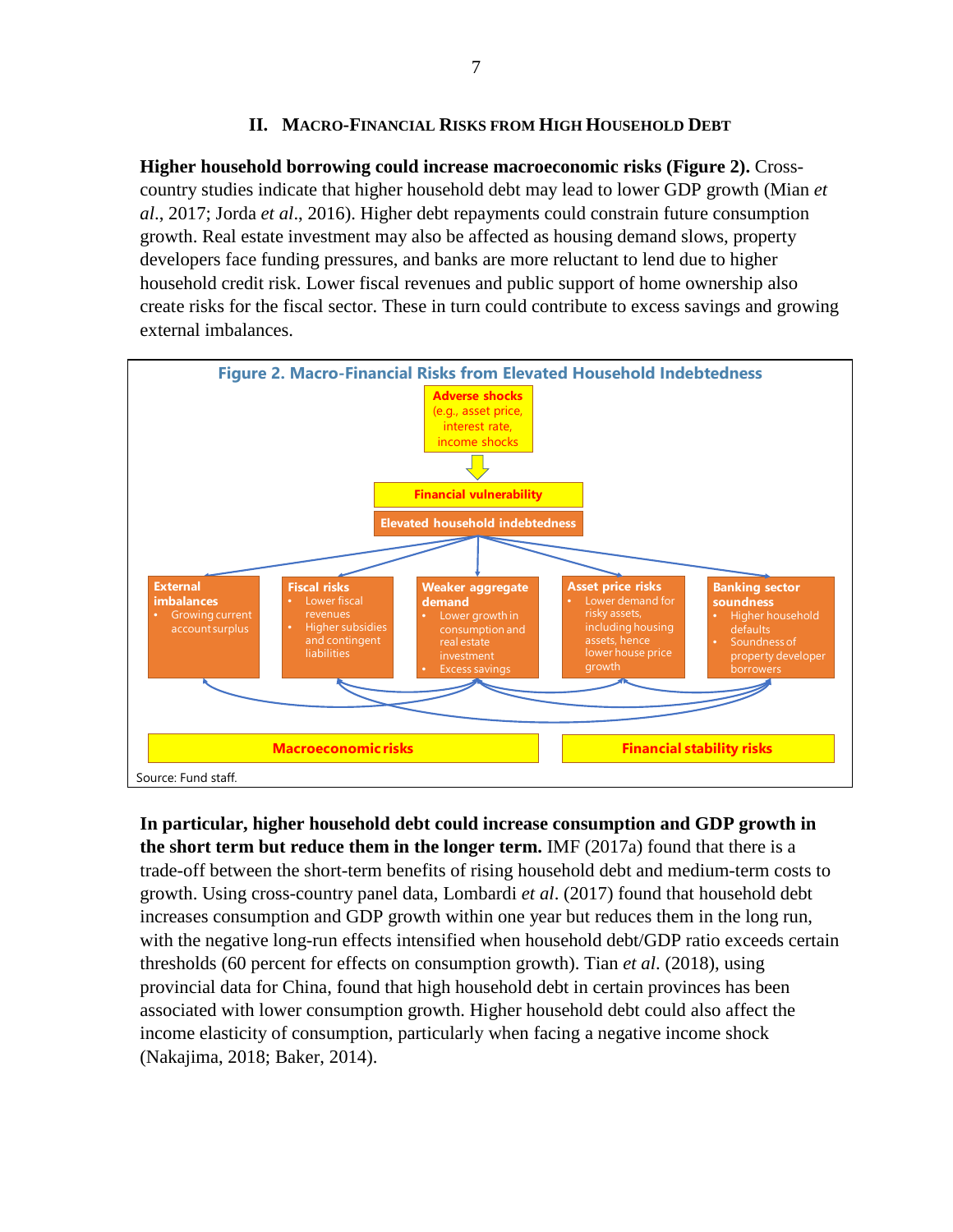**Higher household debt could also increase financial stability risks.** With high indebtedness, households are more vulnerable to adverse shocks, which could force households to deleverage abruptly and lead to significant macro-financial impact. Given that more than half of household debt in China is mortgages, deleveraging could constrain housing demand growth, putting pressure on house price growth and the financial soundness of property developers. Indeed, house price growth



seems to be negatively correlated with lagged household indebtedness. Severe house price corrections could further reduce banks' financial soundness through lower collateral valuation (real estate collateral for loans), and may also increase funding pressure for property developers, further increasing risks for lending banks. Higher household debt may thus increase the probability of banking distress, and worsen any subsequent recessions research has shown that recessions preceded by housing busts are longer and more severe (IMF, 2012).

#### **III. IMPACT OF HIGH HOUSEHOLD INDEBTEDNESS ON CONSUMPTION**

<span id="page-7-0"></span>**We use panel regressions with both micro-level household survey data and macro-level provincial data to estimate the impact of higher household indebtedness on consumption growth.** The CFPS survey data allow us to compute two widely used measures of household indebtedness—debt/disposable income (DTI) ratio and debt/asset (DTA) ratio. The database also has detailed information about household expenditure, disposable income, and demographic characteristics. The quarterly provincial data span from 2015Q1 to 2018Q4 and cover 24 provinces. Debt/GDP ratio and DTI ratio are used as household indebtedness measures in the province-level regressions.[3](#page-7-1)

#### *Effects of Household Debt on Consumption Growth*

**Two panel regression models are estimated to explore the trade-off between positive short-term and negative longer-term effects.** The first model focuses on lagged effects of household indebtedness on consumption growth:

$$
\Delta c_{i,t} = \beta_0 + \alpha_i + \beta_1 \Delta y_{i,t} + \beta_2 H D_{i,t-1} + \beta_3 (\Delta y_{i,t} * H D_{i,t-1}) + \beta_4 X_{i,t} + \varepsilon_{i,t},\tag{1}
$$

where  $\Delta c_{i,t}$  and  $\Delta y_{i,t}$  are household (real) expenditure growth and (real) disposable income growth,  $HD_{i,t-1}$  is a measure of household indebtedness with a two-year lag (given that the

8

(continued…)

<span id="page-7-1"></span> <sup>3</sup> Independent variables include (province-level) house price growth, change in lending rate, public consumption growth, fixed-asset investment growth, and (national) stock price growth. Some other macroeconomic variables (such as unemployment rate) are also considered in the regressions but do not alter the main results.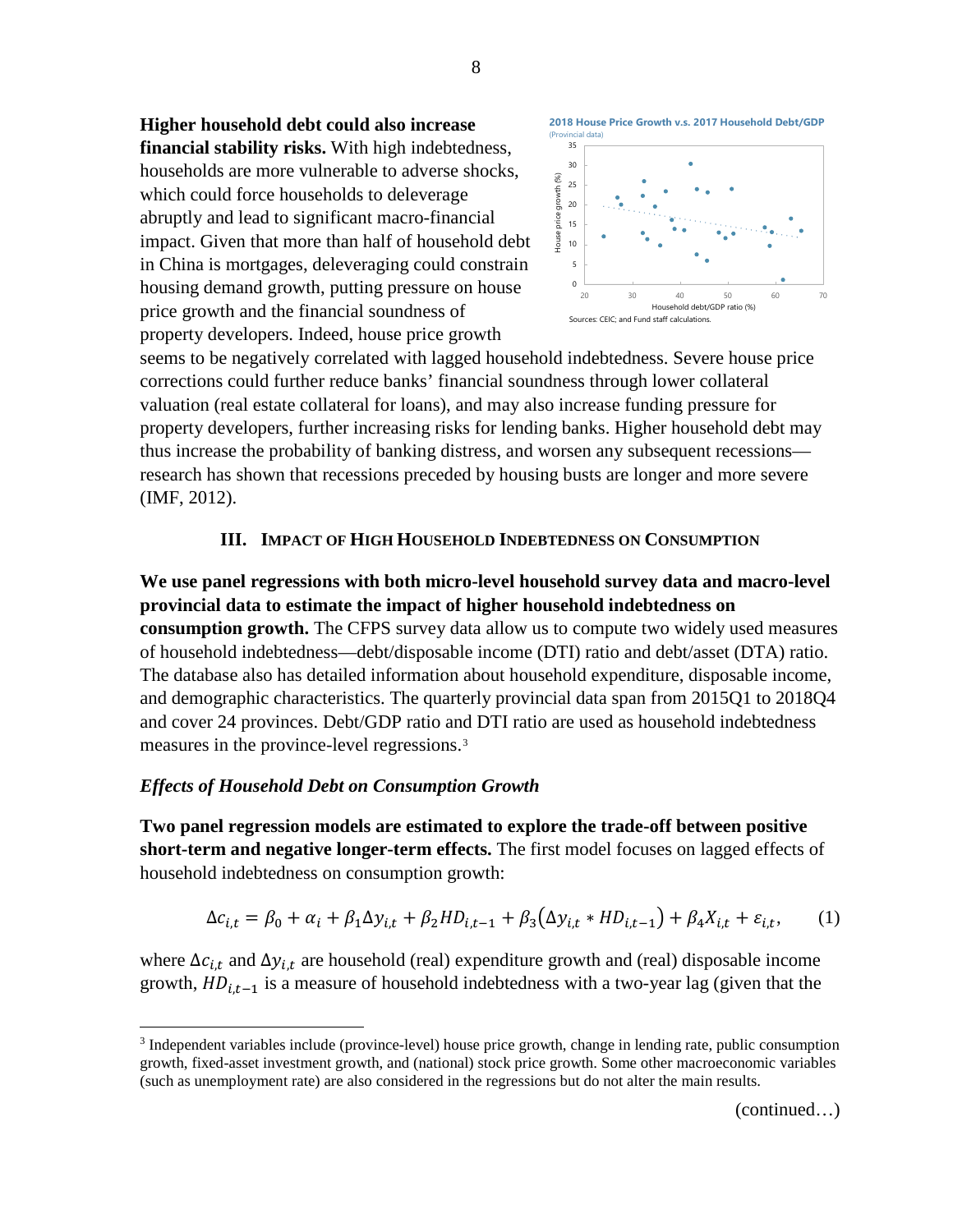CFPS survey was conducted every two years),  $\Delta y_{i,t} * HD_{i,t-1}$  is an interaction term between income growth and lagged household indebtedness,  $X_{i,t}$  is a vector of household characteristics, and  $\alpha_i$  is the household fixed effect.<sup>[4](#page-8-0)</sup> For a household with income growth  $\Delta y$ , the impact of lagged household indebtedness on consumption growth is  $\beta_2 + \beta_3 \Delta y$ . For a household with a lagged household indebtedness measure of  $HD$ , the income elasticity is  $\beta_1 + \beta_3 HD$ . Hence,  $\beta_3$  measures the impact of household indebtedness on income elasticity. To estimate the short-term effects, we estimate a similar panel regression model but with household indebtedness in the same year:

$$
\Delta c_{i,t} = \beta_0 + \alpha_i + \beta_1 \Delta y_{i,t} + \beta_2 H D_{i,t} + \beta_3 (\Delta y_{i,t} * H D_{i,t}) + \beta_4 X_{i,t} + \varepsilon_{i,t},\tag{2}
$$

#### **Estimation results suggest that higher household indebtedness boosts consumption**

**growth in the same year but reduces it after two years (Annex 1, Table A1.1).** In particular, the results suggest that, a 100-percent increase in DTI ratio is associated with a 3.5-ppt increase in household consumption growth in the same period but a 4.4-ppt decline in household consumption growth two years later. These effects on household consumption growth translate to a 0.4 ppt increase in aggregate consumption growth in national accounts in the same



**Impact of Household Indebtedness on Consumption Growth**

indebtedness measures on real consumption growth, based on estimates from household survey regressions and normalized to impact on real consumption growth at the national level. All estimates are statistically significant at the 95-percent confidence level.

period but a 0.[5](#page-8-1)-ppt decline in aggregate consumption growth two years later.<sup>5</sup> Similarly, a 1ppt increase in DTA ratio is associated with a 0.3-ppt increase in contemporaneous household consumption growth but a 0.5-ppt decline in household consumption growth two years later. Income elasticity is significantly positive across all specifications, and a 1-ppt increase in the real income growth boosts consumption growth by around 0.1 ppt.

**We also use provincial data to estimate the impact of household indebtedness on consumption growth.** We estimate a province-level panel regression model similar to equation (1) but with different control variables, mainly province-level macroeconomic variables including change in lending rate, house price growth, public consumption growth, fixed-asset investment growth, and (national) stock price growth (GFSR,  $2017$ ).<sup>[6](#page-8-2)</sup> We also use dynamic panel models to control for the effects of lagged dependent variable due to

<span id="page-8-0"></span> <sup>4</sup> Household characteristics include changes in household size and the household head's marital and education level. Adding more household characteristics (e.g., household location) does not alter the main results.

<span id="page-8-1"></span><sup>&</sup>lt;sup>5</sup> The text figure normalizes the impact on household consumption growth to the impact on national consumption growth using standard deviations of consumption growth and indebtedness measures in the CFPS surveys and national accounts.

<span id="page-8-2"></span><sup>&</sup>lt;sup>6</sup> Some other macroeconomic variables (such as unemployment rate) are also considered in the regression but do not alter the main results.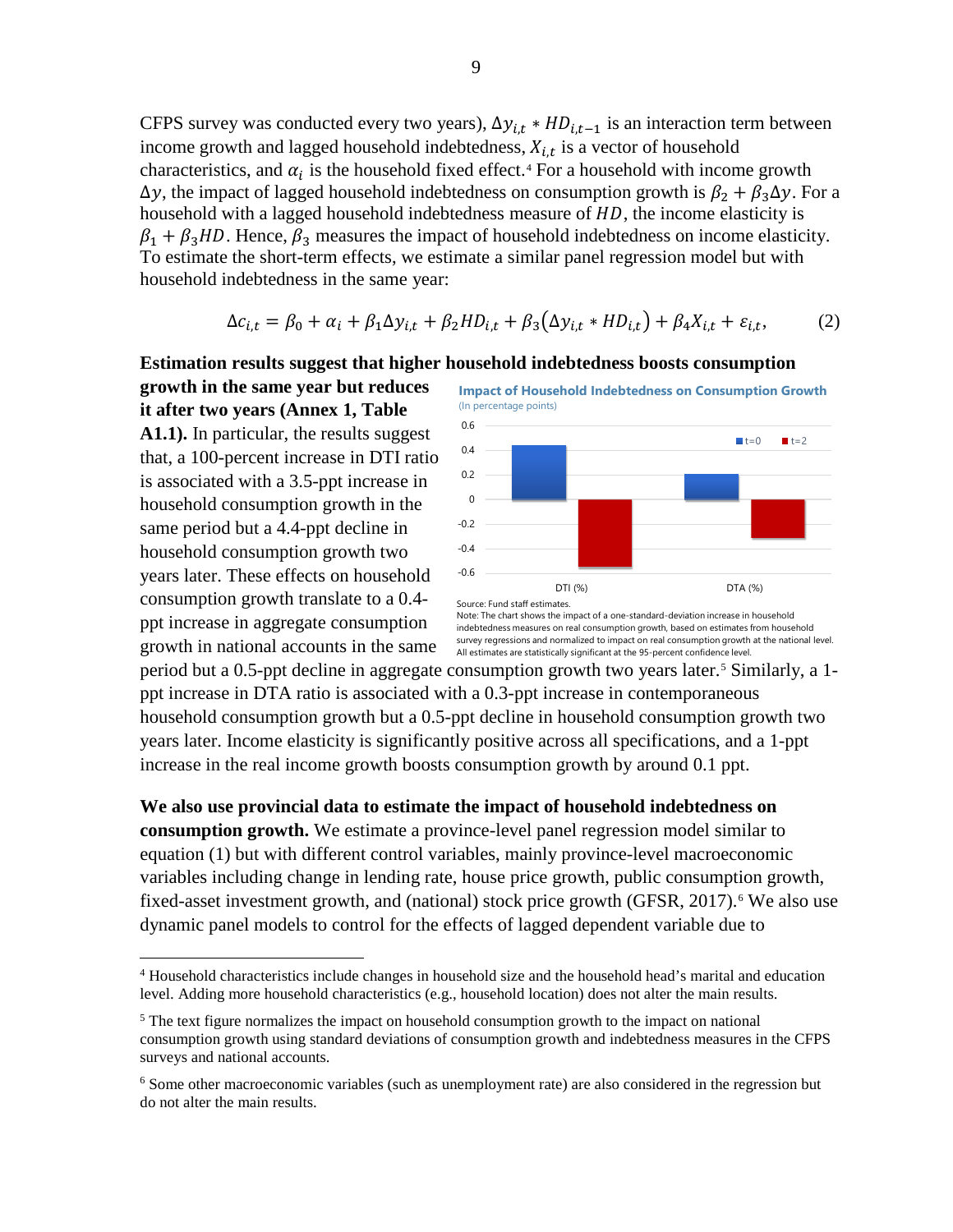consumption inertia. The models are estimated with a quarterly database spanning from 2015Q1 to 218Q4 and covering 24 provinces for which all the variables are available, and with one-year lagged household indebtedness measures (i.e., provincial household debt/GDP ratio and DTI ratio).

**The provincial regressions also find that higher lagged household indebtedness is associated with lower consumption growth (Annex 2, Table A2.1).** Specifically, a 1-ppt increase in the lagged household debt/GDP ratio is associated with a 0.1-ppt decline in consumption growth. When using DTI ratio as the indebtedness measure, we find that the impact of a 1-ppt increase in the lagged DTI ratio on consumption growth is slightly below 0.1 ppt. These results are comparable with other recent empirical studies using aggregate data. For example, using provincial data between 2015 and 2017, Tian *et al*. (2018) found that, for every 1-ppt increase in household leverage (measured as household debt/saving ratio), the consumption *per capita* growth for urban households decreases by 0.11 ppt. PBC (2019) found that a 1-ppt increase in household/GDP ratio is associated with a 0.3-ppt decline in retail sales growth.

#### *Threshold Effects of Household Debt on Income Elasticity*

**When household debt exceeds a certain threshold, higher income growth may not lead to higher consumption growth as households suffer from a higher debt repayment burden.** This is because households may choose to cut consumption growth to a minimum level and use the rest of their income to pay back the higher debt. This may be particularly true in countries without a well-established household bankruptcy regime such as China, as those households could not choose to default and have a "fresh start".

**We estimate the following** *threshold* **panel regression model to examine the threshold effects of household debt on income elasticity**:

$$
\Delta c_{i,t} = \beta_0 + \alpha_i + \beta_s \Delta y_{i,t} + \beta_3 X_{i,t} + \varepsilon_{i,t},
$$
\n(3)

where:

$$
\begin{cases}\n\beta_s = \beta_1, & \text{if } HD_{i,t-1} < HD^* \\
\beta_s = \beta_2, & \text{if } HD_{i,t-1} \ge HD^*\n\end{cases}
$$

When household indebtedness is lower (or higher) than the threshold  $HD^*$ , we would expect a positive (or zero) income elasticity, i.e.,  $\beta_1 > 0$  (or  $\beta_2 = 0$ ).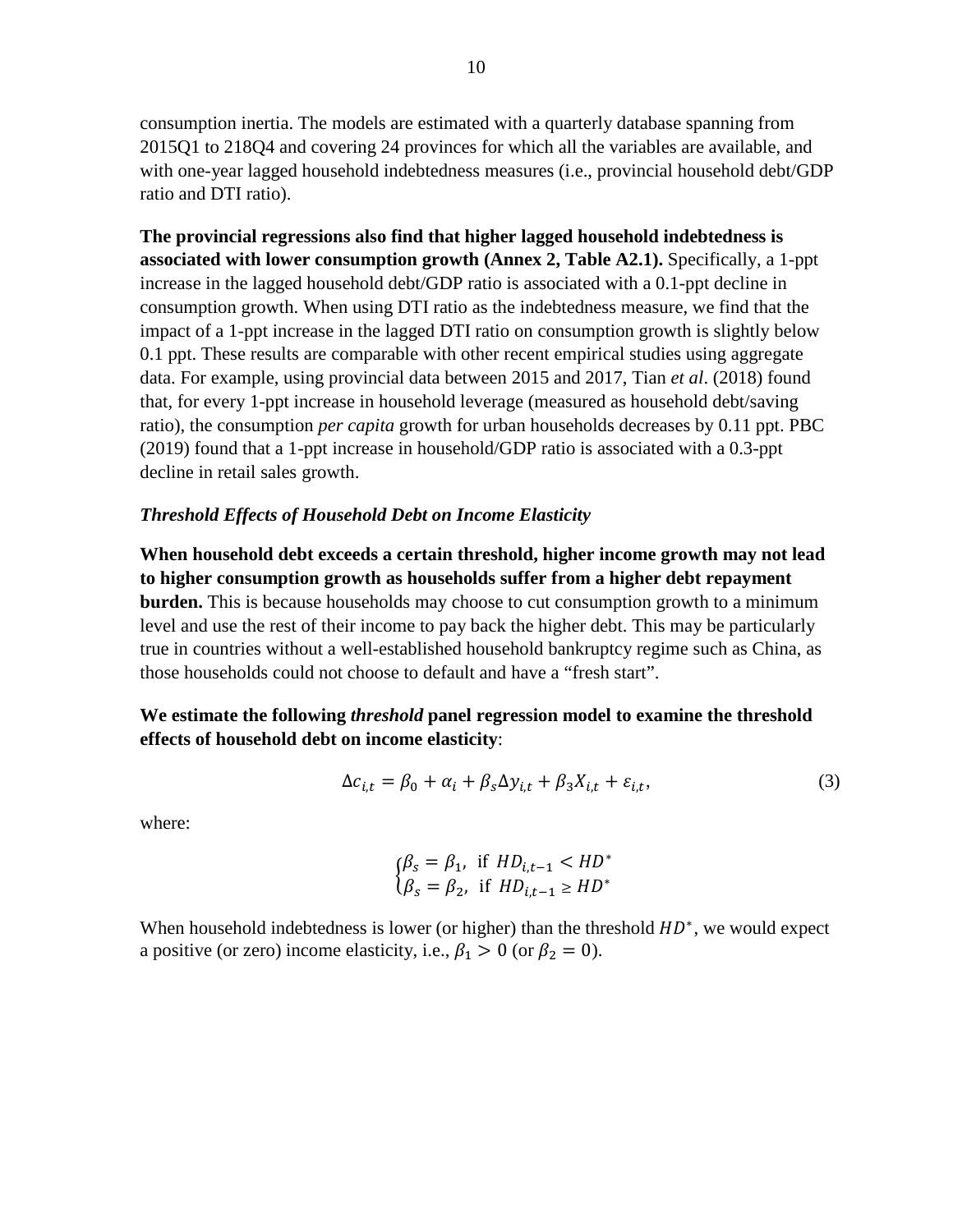**Estimation results confirm that, when lagged household indebtedness exceeds a certain threshold, higher income growth does not lead to higher consumption growth (Annex 1, Table A1.2).** Specifically, threshold panel regressions suggest that, when lagged DTI ratio is below a threshold of 6.3, a 1-ppt increase in real income growth could boost consumption growth by 0.1 ppt. However, when DTI ratio is above that threshold, the

#### **Income Elasticity of Consumption**





Note: The chart shows the impact of a 1-ppt increase in real income growth on real consumption growth based on estimates from household survey regressions and provincial regressions. Solid bars mean that the impact is statistically significant at the 95-percent confidence level.

estimated impact of income growth on consumption growth is not statistically significant from zero. About 10 percent of households in the sample have DTI ratios above the threshold. In other words, the income elasticity of consumption falls when lagged household indebtedness is higher than a threshold. We also use provincial data in the regressions and find similar threshold effects (Annex 2, Table A2.2).

**To better illustrate the impact of household indebtedness on consumption growth, we simulate the path of consumption growth under two scenarios with different dynamics of household indebtedness.[7](#page-10-0)** In line with staff's baseline projections for real GDP growth, we assume that real income growth slows gradually to 5.6 percent by 2023 in the two scenarios. In scenario 1, the DTI ratio is assumed to increase at the average pace of last five years while remaining at the end-2018 level in scenario 2 (Figure 3). Simulations suggest that rising household debt could reduce annual consumption growth from nearly 7 percent in 2017 to less than 5 percent by 2030. While consumption growth in scenario 1 is higher in the first few years due to the higher borrowing, it turns lower than scenario 2 over the mediumto-long term. Moreover, if household debt can be maintained at the current level, consumption growth could stabilize at a rate higher than the baseline income or GDP growth rate, facilitating further internal rebalancing towards consumption.

<span id="page-10-0"></span> $7$  Provincial regression estimates with DTI ratio are used in the simulations. For contemporaneous effects, we use the normalized impact estimates from survey regressions with DTI ratio. Simulation results using the estimates with debt/GDP ratio are very similar.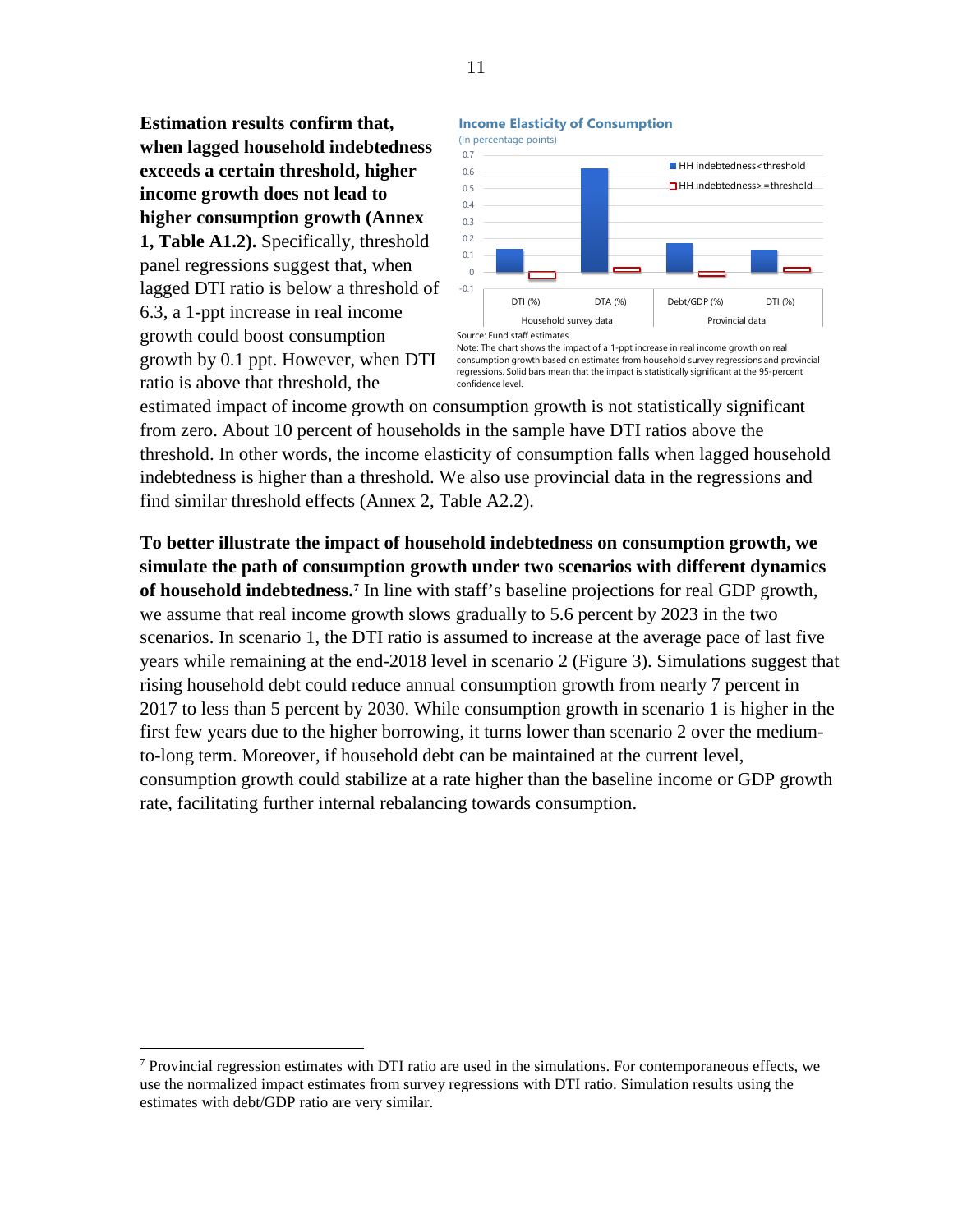

## **IV. STRESS TESTING HOUSEHOLD DEBT REPAYMENT CAPACITY**

<span id="page-11-0"></span>**To stress test households' debt repayment capacity, we construct two other indicators that are most relevant for measuring systemic risks from household sector and simulate the changes in these measures under adverse shocks.** Following Funke *et al*. (2018), we construct two other measures of household indebtedness for each household using the CFPS survey data, i.e., DSTI ratio and LTV ratio—defined as the ratio of annual debt repayment to total annual disposable income of the household and the ratio of current mortgage balance to the self-reported market value of all houses owned by the household, respectively.

**Two important caveats for these two measures are worth noticing.** First, only annual mortgage repayment is available in the CFPS household survey data. Using mortgage repayment rather than total debt repayment, our DSTI ratio could underestimate the true debt servicing burden for borrowers. Therefore, one should view our DSTI ratio as a lower bound for debt servicing burden and focus on the change in the ratio under adverse shocks. Second, only the total mortgage balance outstanding is available in the CFPS database, and the mortgage balance at origination or breakdown by residence is not available. The LTV ratio is calculated by dividing the total mortgage balance outstanding by the self-reported market value of the household's all houses, and hence is different from the usual LTV ratio by residence when the mortgage was originated as calculated by banks. It could, however, be viewed as an average measure of the current LTV ratio across houses owned by the same household.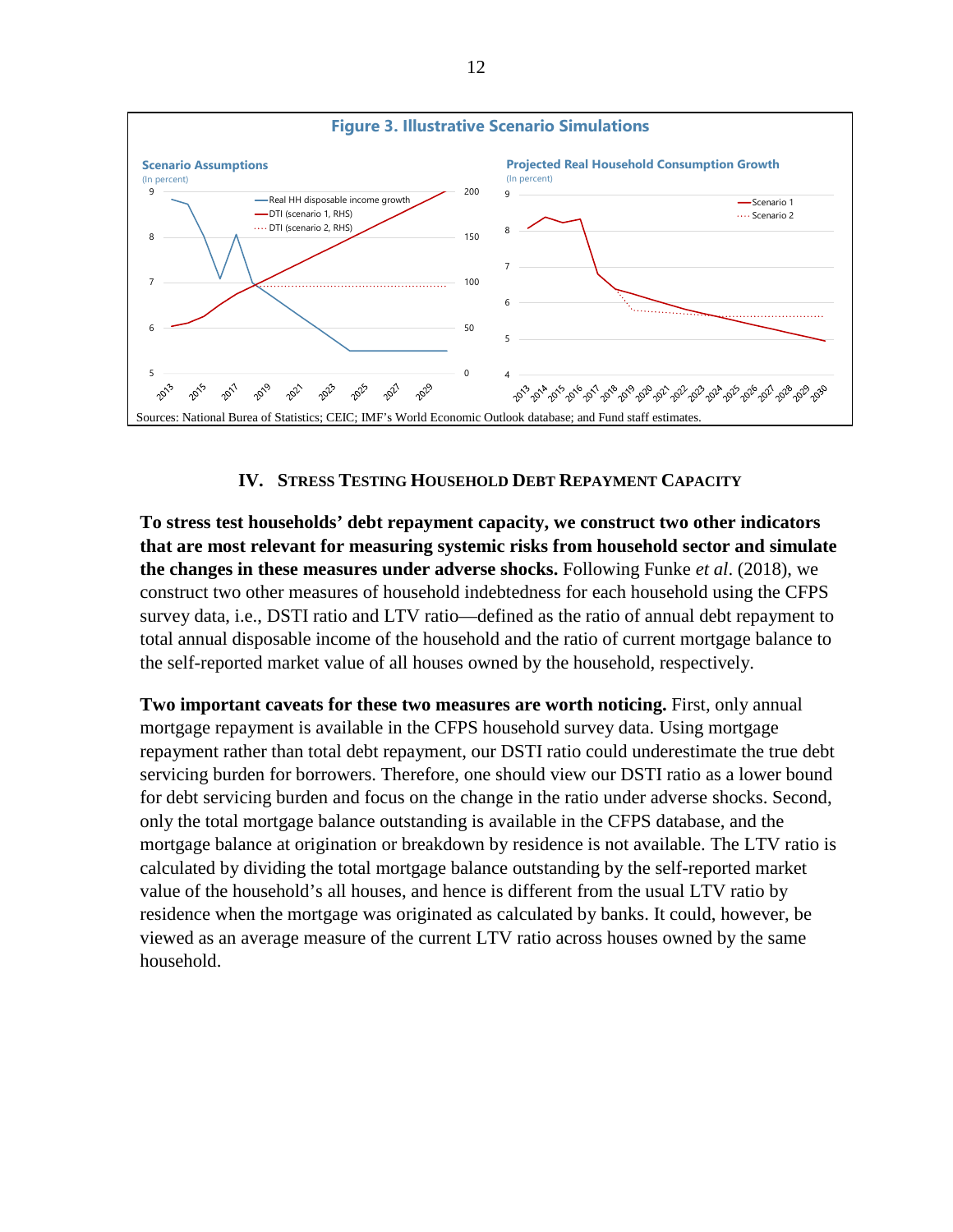**The DSTI and LTV ratios have generally increased during 2010–16.** 

The average DSTI ratio for the entire household sample in the 2016 CFPS survey is about 36 percent, up from less than 30 percent in 2010. About 19 percent of households had DSTI ratios above 0.5 in 2016 (the share was only 14 percent in 2010)—the required cap on mortgage-service-to-income ratio imposed on banks. This could be due to the tendency of households to under-





report their income levels. Meanwhile, the average LTV ratio increased from 31 percent in 2010 to 34 percent in 2016. As shown in Figure 4, both DSTI and LTV ratios have significant heterogeneity across income groups.

**Following Funke** *et al***. (2018), we use the so-called financial margin (FM) as an important indicator for household liquidity conditions.** FM is defined as

$$
FM = Y - C - DS
$$

where Y denotes household disposable income,  $C$  is household consumption, and  $DS$  is debt service. These variables are measured in an annual frequency. For  $DS$ , we use the annual repayment for all outstanding mortgages given that it is the only debt service variable available in the CPFS surveys.

**We define the condition for a household to default on its debt as when it lacks sufficient semi-liquid or liquid assets to sell to cover its debt repayments.** Unlike real estate assets, liquid financial assets are typically easy to sell and subject to lower haircuts, and hence could serve as a short-term buffer against unanticipated adverse shocks to disposable income. Since the CFPS surveys do not provide a breakdown of assets between liquid and non-liquid assets, we use non-housing assets as a proxy measure for liquid assets. Therefore, it is likely that we are over-estimating households' liquid assets (for example, some non-housing assets such as cars are less liquid and subject to higher haircuts in liquidation), and hence households could actually start to default before they deplete all their non-housing assets.

**Specifically, we follow Funke** *et al***. (2018) and assume that a household would default on its debt if the following EFM condition is satisfied:** 

$$
FM < 0 \text{ and } FM + LA < 0,
$$

where  $LA$  denotes liquid assets. We assume that, for households not to default, their liquid assets should be able to cover the entire funding gap or negative FM within a year. One could make different assumptions for how long the accumulated buffers or liquid assets should be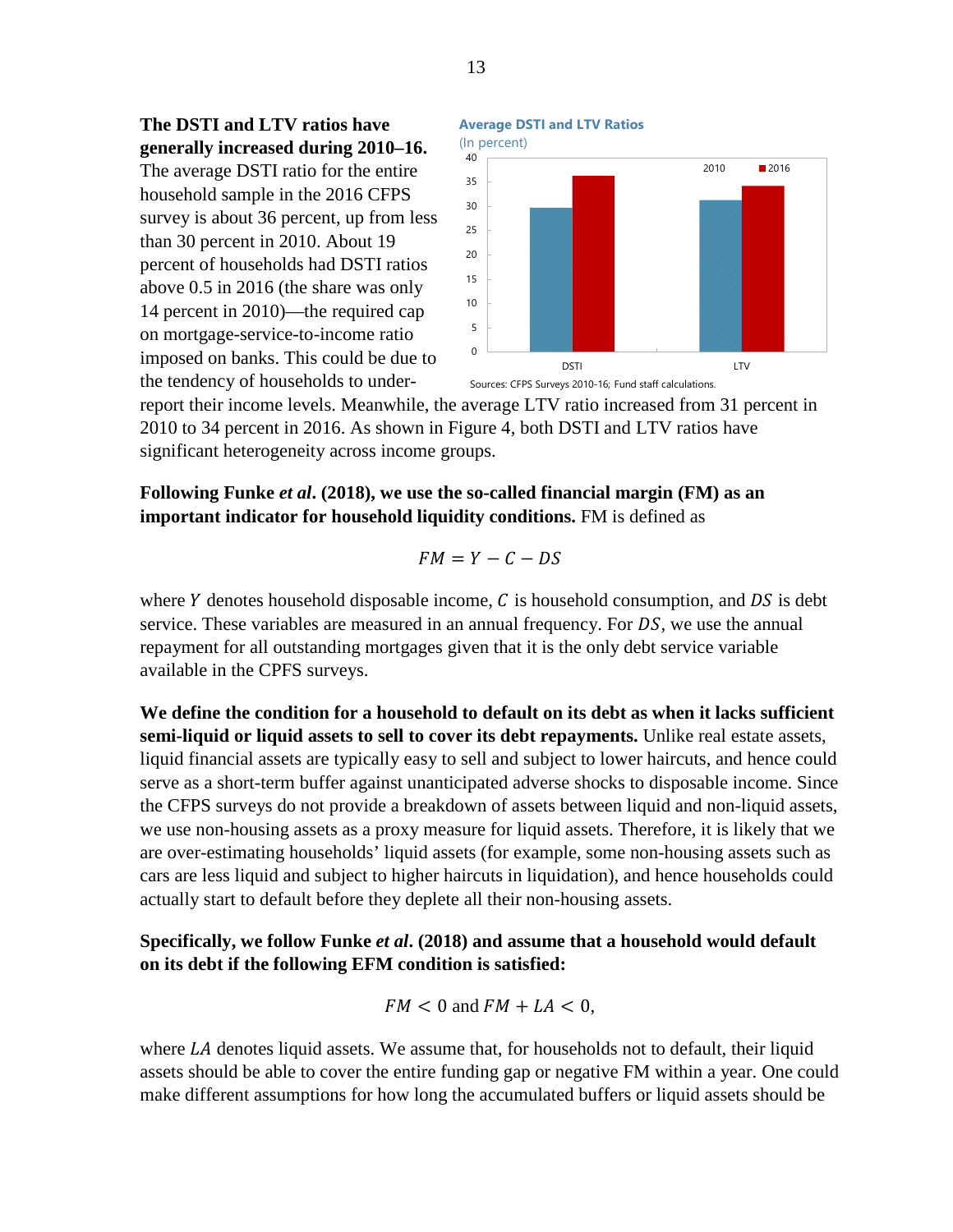able to cover the negative FM under unanticipated adverse shocks to income. For example, Funke *et al*. (2018) assumed 6 months or one year. For simplicity, we assume one year in this paper. Finally, since the CFPS survey data do not have a specific variable for liquid assets, we use non-housing assets as a proxy measure, which however also include non-housing non-liquid assets such as cars. Therefore, our results may over-estimate the accumulated buffers and hence under-estimate household defaults.

**The stress tests consider adverse shocks to income and house prices using the 2016 CFPS survey data.** Following Funke *et al*. (2018), we assume 5- and 10-percent declines in household income in the stress test for DSTI ratio and 10- and 25-percent declines in house prices or values in the stress test for LTV ratio. The 2016 CFPS survey data are used in the stress tests.

**The stress test results suggest that low-income households are most vulnerable to adverse income shocks (Figure 4).** As expected, the average DSTI ratio for each income quintile increases across the board after the income shocks, with greater increases for lowerincome groups (Panel 1). The post-shock average DSTI ratios for the lowest two income groups (below  $40<sup>th</sup>$  income percentile) reached 80 percent, significantly above the 50-percent limit for mortgage-service-to-income ratio imposed on banks. High-income households are less affected by the adverse shocks to income.

**We also calculate the share of "distressed" households who satisfy the EFM condition presented above before and after the income shocks.** As shown in Panel 2, the share of distressed households increased for all income quintiles after the income shocks, with the highest increases occurring in the middle-income households. This is because most lowincome households have already had negative EFMs before the shocks and high-income households have higher income and liquid asset buffers. Panel 3 presents the share of households with DSTI ratios above 0.5 (the limit on mortgage-service-to-income ratio), which increases across all income quintiles after the 10-percent income shock. Moreover, the increase in the lowest-income quintile clearly exceeds the increases in the other quintiles, implying that lowest-income quintiles are most vulnerable to adverse income shocks. These results highlight that focusing solely on the aggregate statistics may be insufficient to identify all the vulnerabilities emerging in the system.

**The stress test results for the LTV ratio suggest that adverse shocks to house prices seem to be less concerning (Figure 4, panel 4).** The initial LTV ratios are relatively low for all income groups in China (less than 40 percent). As a result, post-shock LTV ratios are mostly below 50 percent for all income groups—still relatively low compared to international peers. High-income households have lower LTV ratios since these households typically own more than one house which is subject to higher LTV requirements. This finding is also in line with recent empirical studies using other Chinese household survey data. For example, using the China Household Finance Survey data, Feng and Lu (2019) found that mortgage borrowers in major Chinese cities are more vulnerable to negative income shocks than to negative house price shocks.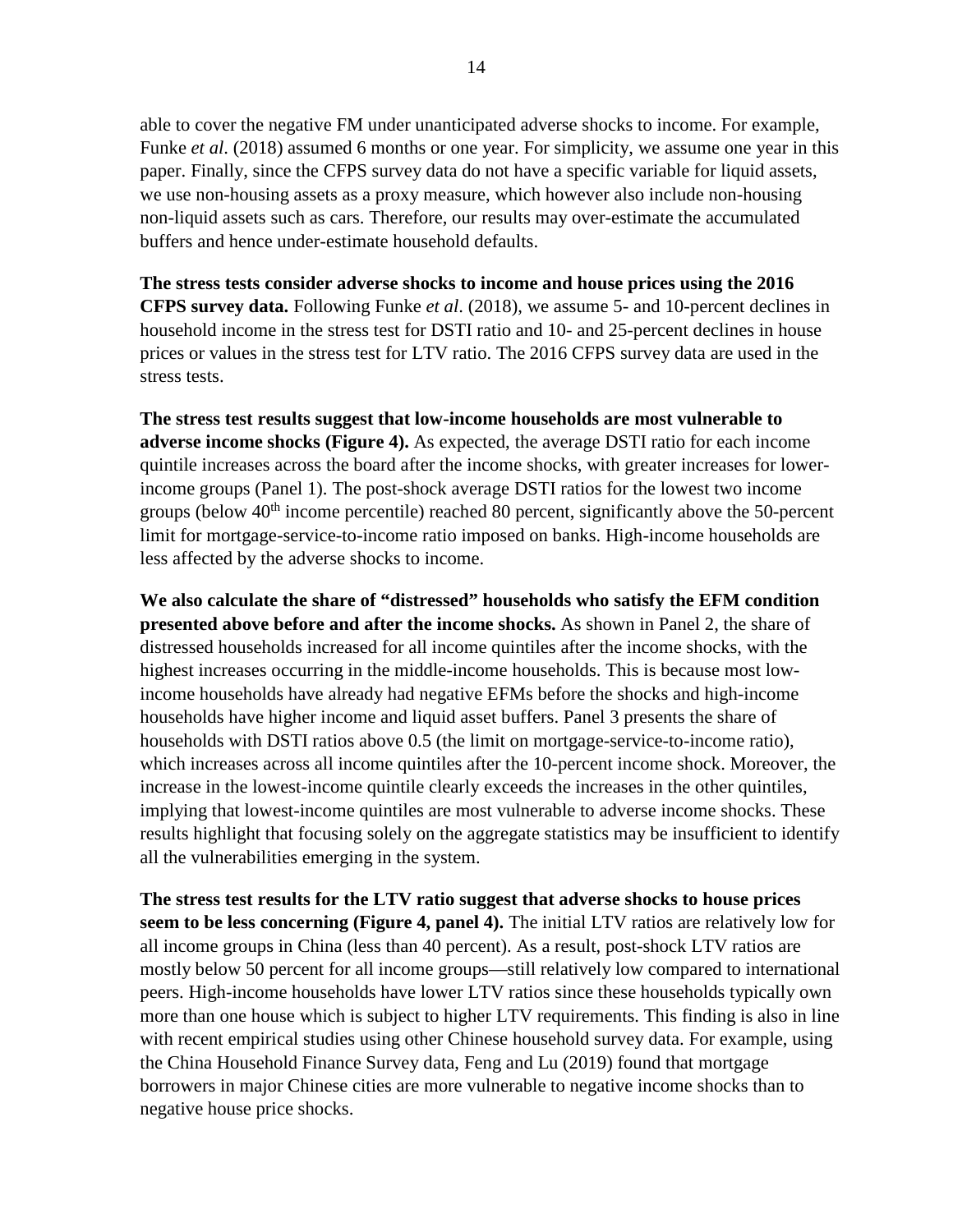

### **V. INTERNATIONAL EXPERIENCE: MEASURES TO CONTAIN HOUSEHOLD VULNERABILITIES**

<span id="page-14-0"></span>**International experience suggests that improved data quality and strong policy and institutional frameworks can help counteract the negative effects of higher household debt**. Accurate and comprehensive indebtedness measures could help better monitor household vulnerabilities. Cross-country studies have also shown that both demand-side macroprudential measures—such as limits on the DSTI and LTV ratios—and supply-side measures targeted at loans—such as limits on bank credit growth and loan loss provisions can be effective in mitigating the negative effects of household debt on consumption and growth. Better financial sector regulations and institutions also play an important role: countries with stricter banking sector supervision and more capitalized banking systems are more able to withstand higher levels of household debt. The existence of credit registries can also reduce the risk of a crisis by enhancing overall financial sector transparency and allowing for early detection of problems (IMF, 2017a).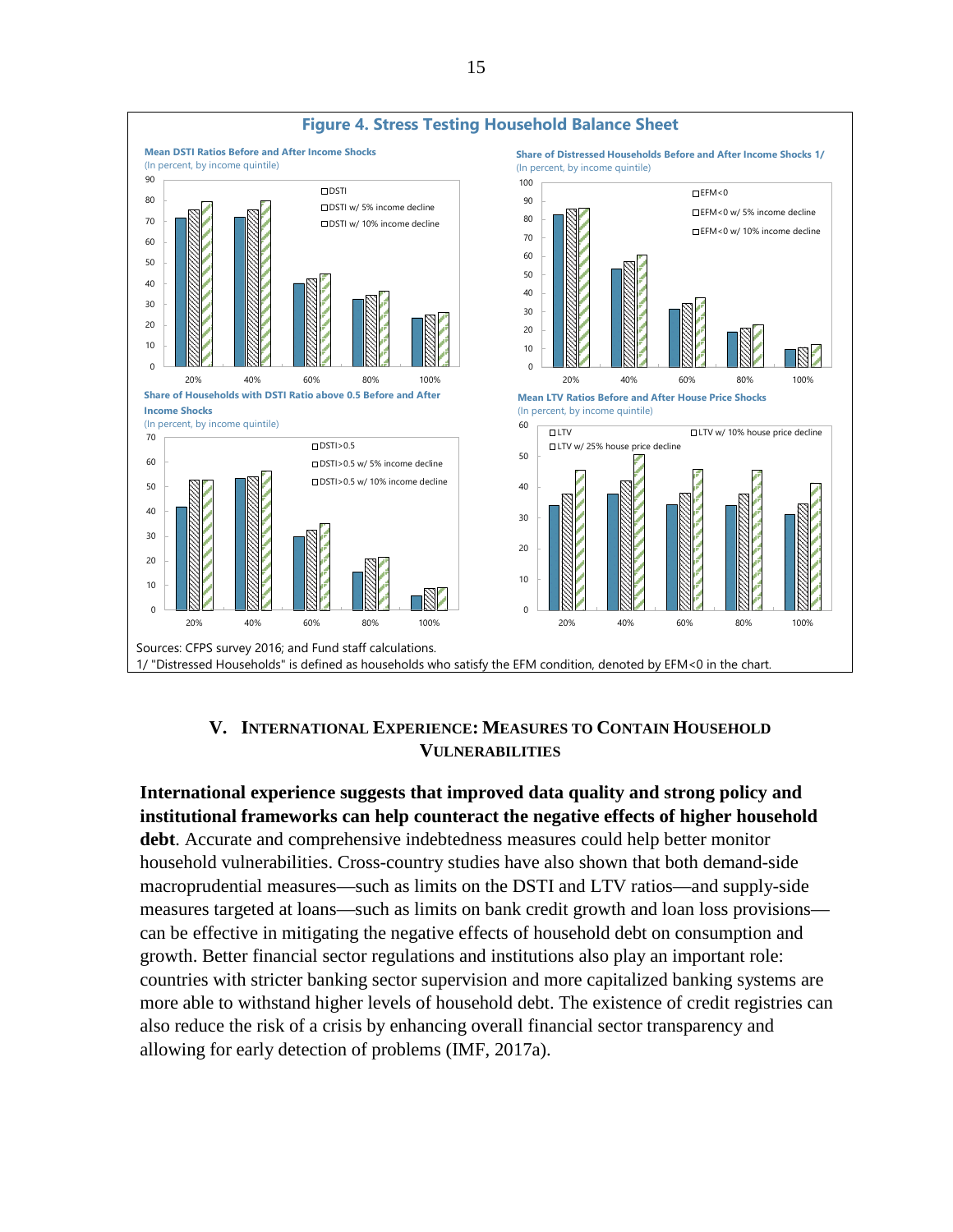**Macroprudential measures currently in place in China appear broadly comparable to other countries but could be strengthened further**. While the maximum LTV ratio for first-home buyers in China stands at 75 percent, provinces can independently reduce that ratio—in some cases as low as 60 percent, which is comparable to other jurisdictions with high household debt (e.g., Norway). The current regulation in China requires a borrower's monthly



**Macroprudential Measures: International Comparison 1/**

DSTI ratio to be less than 55 percent (with a cap on mortgage-service-to-income ratio of 50 percent), which is relatively high compared to the international norm of 30-50 percent. However, the absence of comprehensive credit registry may hinder lenders' ability to properly evaluate household's total liabilities. China has not put in place supplemental capital requirements of different risk weights on household lending.

#### **VI. CONCLUSIONS AND POLICY IMPLICATIONS**

<span id="page-15-0"></span>**This paper analyzes both macroeconomic and financial stability risks from high and rapidly rising household debt in China.** Using both household survey and provincial data, we find that an increase in household indebtedness could boost consumption in the short term but reduce it in the medium-to-long term. By stress testing households' DSTI and LTV ratios under adverse income and house price shocks, we find that the debt-servicing capacity of low-income group is most vulnerable to adverse income shocks, while declines in house prices could increase LTV ratios for all income groups but are less of a concern given the relatively low initial LTV ratios in China.

**Systemic risk assessment of the household sector should be strengthened and extended beyond mortgages.** Given that non-housing loans account for nearly half of household debt (with a higher ratio for lower-income households), the authorities should step up efforts to collect and process data beyond the aggregate credit and housing market indicators. This could include having in place a wide range of household vulnerability indicators, such as leverage (e.g., consistent and comprehensive DSTI and DTI ratios), liquidity (average maturity of household loans or assets by type of loan or asset), composition of assets and liabilities, and interconnectedness with other sectors (such as banks and non-bank financial sector). The systemic risk monitoring framework should also take into account the distributional aspects of household debt by, for example, including the share of "debt at risk" and the share of "risky" borrowers (for example, the Bank of England monitors the share of households with high DSTI or loan-to-income ratios; see BoE, 2018). Interagency information and data sharing should also be strengthened, as recommended by the 2017 FSAP (IMF, 2017b).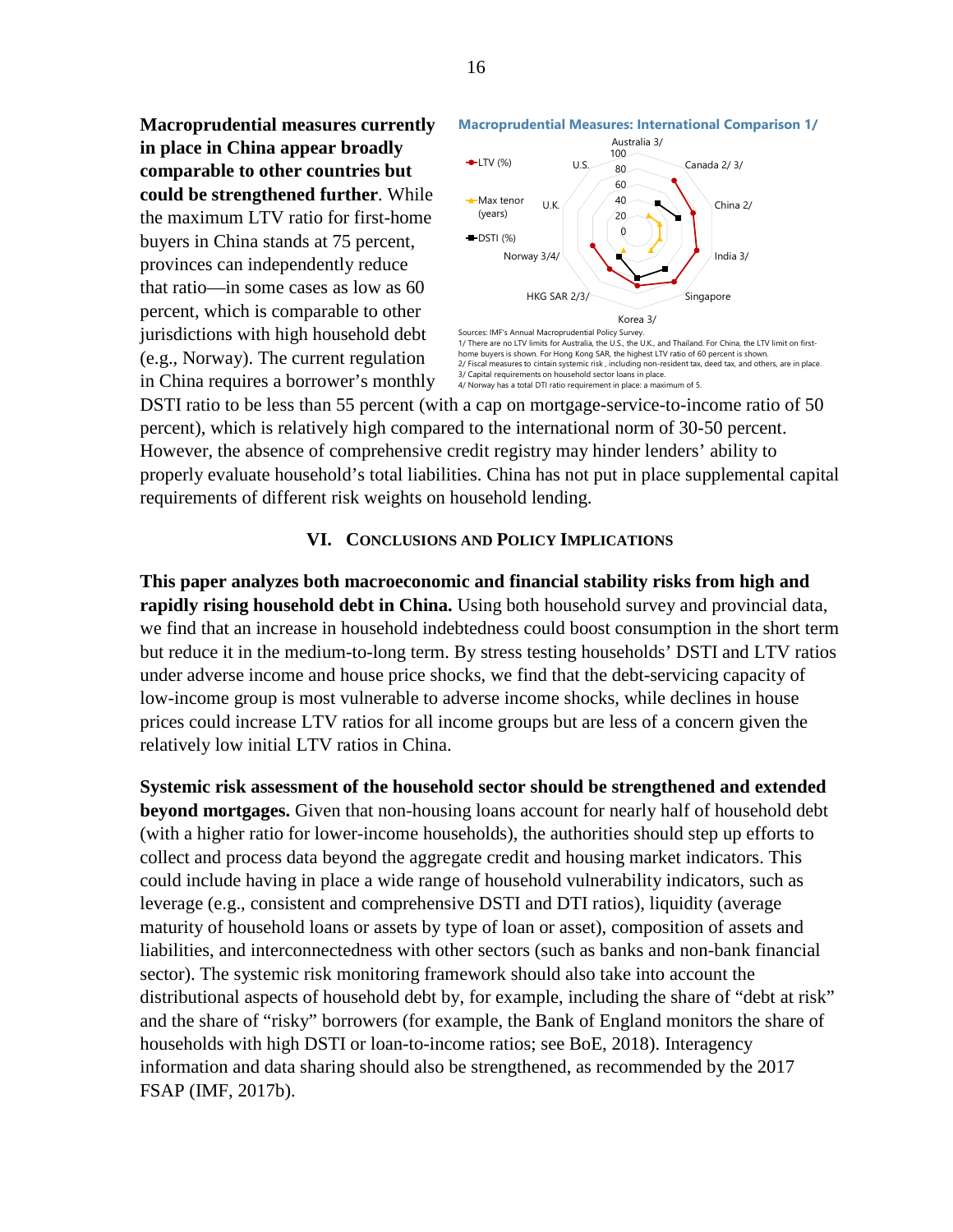**The macroprudential policy toolkit should be strengthened.** International experience suggests that demand-side macroprudential measures and supply-side measures targeted at loans are typically effective in mitigating the negative effects of household debt on consumption and growth. However, household debt in China still grew rapidly in the last three years (by around 20-30 percent per year) despite the existing LTV and DSTI limits.<sup>[8](#page-16-0)</sup> The DSTI caps should be adjusted to the international norm of 30-50 percent and extended to other types of household loans including those from non-bank financial institutions. Stress testing of household DSTI ratio to interest rate and income shocks can also be used to gauge the potential risks in adverse scenarios. Sectoral capital requirements on banks' exposures to the real estate sector—a supply-side measure—may also help, but should be treated with caution, as they may result in leakages where loans are provided by non-banks and are often less effective in constraining credit growth than demand-side tools (Ding, *et al*. 2017).

**Combining different tools and increasing the scope of macroprudential policy may enhance policy effectiveness and reduce the leakages from any single measure.** More active use of DSTI limits backed by comprehensive analyses could enhance the effectiveness of LTV limits by restricting the use of short-term consumption loans for housing down payment. In this context, all leveraged providers of credit should be included in the purview of macroprudential policy. Otherwise, there is a risk that credit provision will migrate from banks to less-constrained nonbanks (Jacome and Nier, 2011). Given the importance of mortgages in household debt and the specific land ownership structure in China, land policies should also be used to increase effective housing supply and promote a transparent and efficient secondary market for land transactions (Box 1). The decision making for household sector policies, including both macroprudential and land policies, should be based on a strengthened systemic risk monitoring framework for the household sector (Figure 5).

<span id="page-16-0"></span><sup>&</sup>lt;sup>8</sup> For example, some home buyers use financial innovation (e.g., P2P lending) to borrow money for mortgage down payments, circumventing LTV and DTSI limits, although the authorities are trying to crack down on such practices (IMF, 2017a).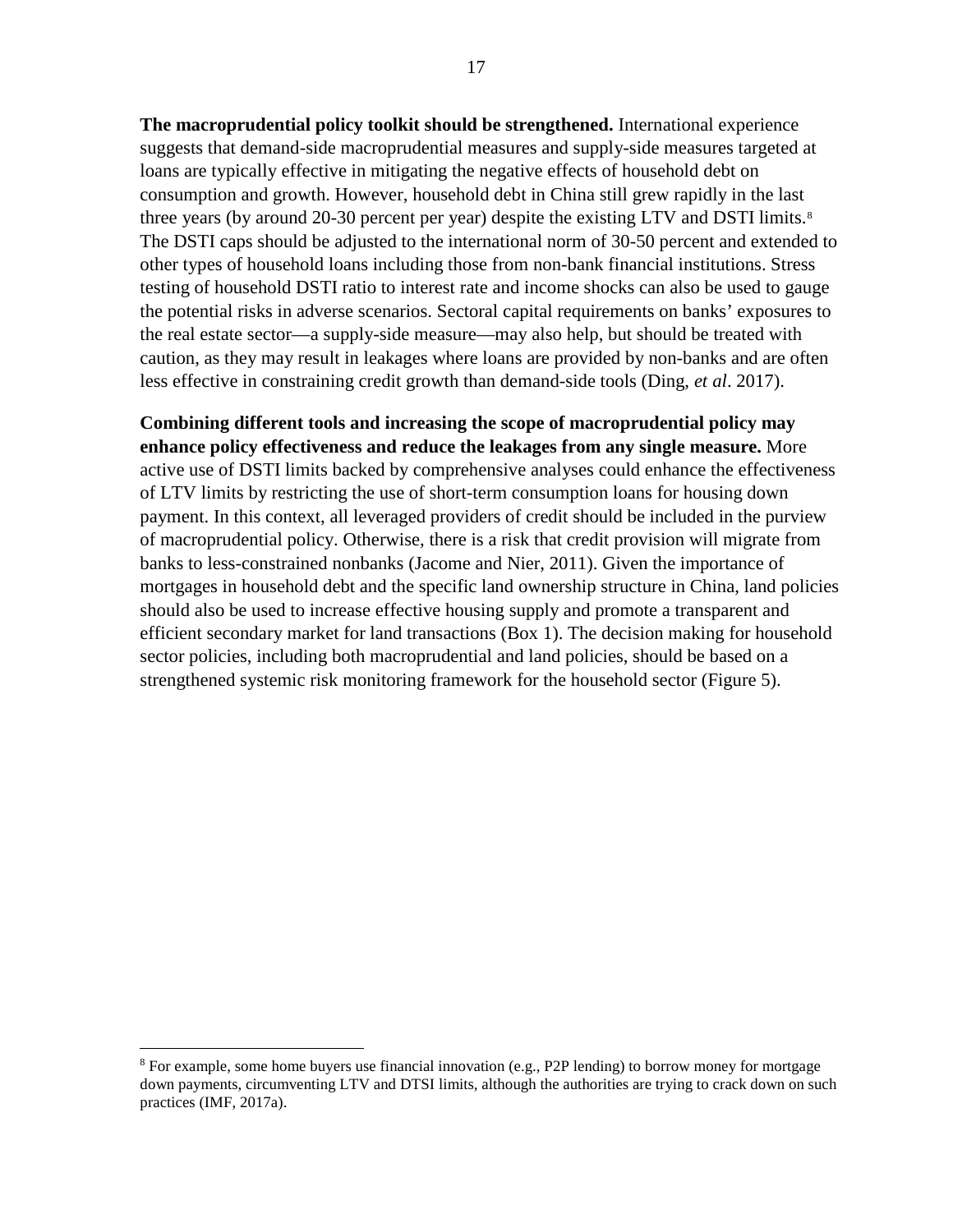#### **Box 1. Land Policies and House Prices in China**

*House prices in China are mainly affected by four types of policies—monetary (mainly interest rates and credit volume), macroprudential (mainly down payment requirements), tax, and land policies. Land policies are China-specific and are not seen as a major policy tool to contain rapidly rising house prices in international peers. This box aims to explain the main land policies in China and how they tend to affect house prices.*

#### **In China, land policies affect house prices mainly through the volume and composition of land supply. Illustration of Land Policy Transmission in China**

• In China, land is owed not privately but by the state (urban land) or by rural collectives (rural land). Landuse rights are privately owned, but those for residential use are only valid for 70 years. Higher land supply, without significant land hoarding by developers, should increase housing supply and alleviate





the upward pressure on house prices. The composition of land supply, e.g., for residential, or commercial, or office use, could also affect residential housing supply and house prices.

- Different types of land have different pricing schemes, leading to potential arbitrage opportunities. Residential land is further divided into four types of residential housing, i.e., small- and mediumsized apartments, villa and deluxe apartments, 'economic' houses (subsidized houses), and others. Current land policies aim to increase land supply for small- and medium-sized apartments while restricting the supply for villas and deluxe apartments, which should benefit general population. At the same time, increases in land supply for economic houses may also limit land supply for other houses, leading to higher market-determined house prices.
- Administrative measures such as restrictions on floor area ratios (defined as the ratio of a building's total floor area to the size of the land upon which it is built) could also be used to guide land supply towards small- and medium-sized apartments. For example, the floor area ratios in Shenzhen were recently raised in the future planning of the Great Bay Area to facilitate higherfloor buildings.

**Land policies should aim to reduce land hoarding and enhance the market mechanism in the secondary land transaction market.** Land hoarding by property developers and significant supply-side distortions—such as local governments' control over land supply and high reliance on land sales to finance spending—render China's property market susceptible to both price misalignment and overbuilding.<sup>1</sup> In this context, policies to contain land hoarding including penalties for developers could be enforced more strictly, while alternative sources for local government financing such as property taxes should be adopted. The recent relaxation of Hukou requirements in smaller cities and allowing some collectively-owned rural land to be transacted in the land market (without having to be purchased by the state first) are a step in the right direction. There may also still be room for raising floor area ratios in Tier 1 cities (less than 2 in 2010), compared to New York, Singapore, and Seoul which were mostly above 3 in the same period according to CICC estimates. These policies may help promote market mechanisms in land price formulation and increase housing supply.

\_\_\_\_\_\_\_\_\_\_\_\_\_\_\_\_\_\_\_\_\_\_\_\_\_\_\_\_\_\_\_\_\_\_\_\_\_\_\_\_\_\_\_\_\_\_\_\_\_\_ <sup>1/</sup> Land hoarding refers to the practice of acquiring land and to deliberately hold it and wait for prices to increase in the future before selling it for a higher return.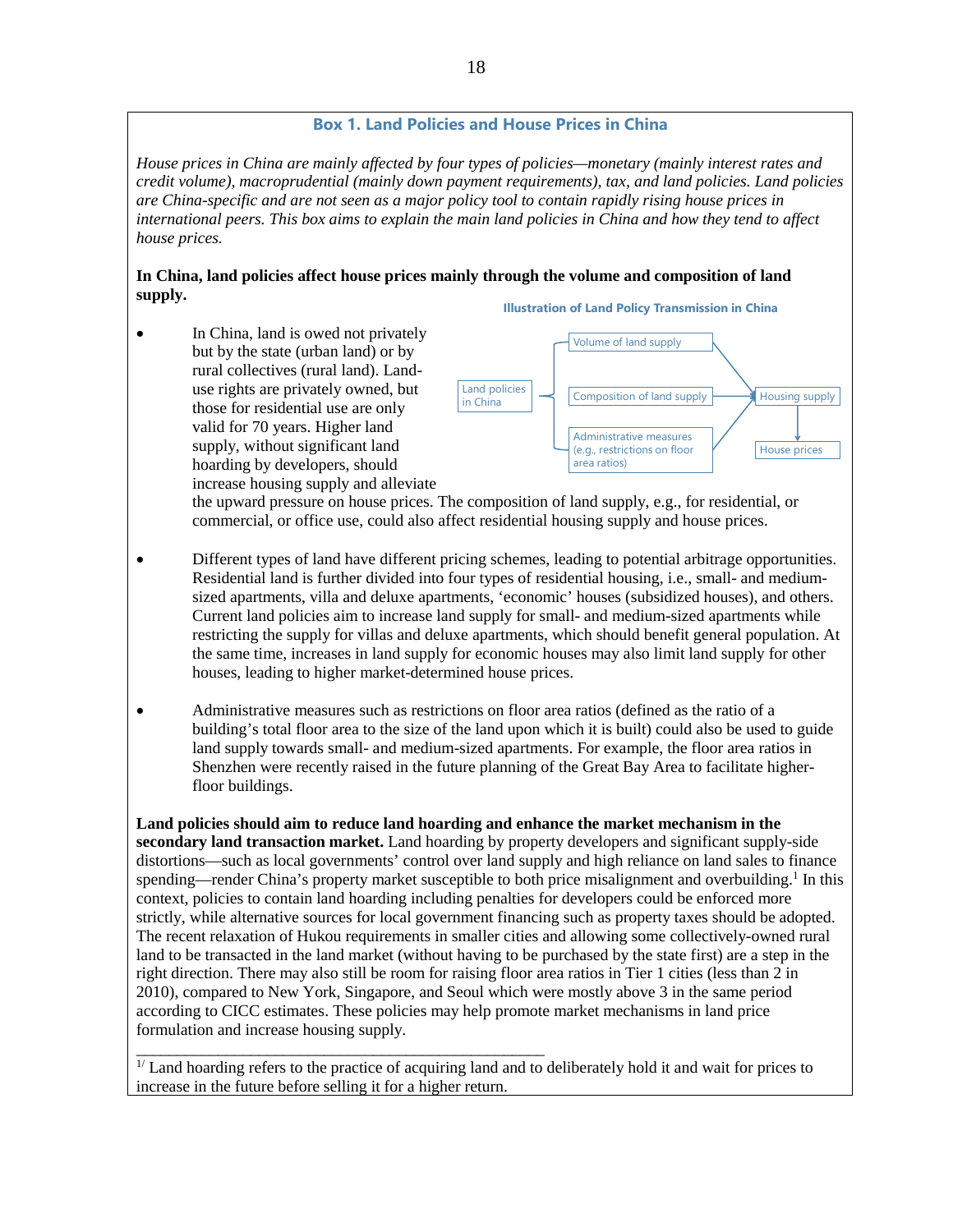

**China should also consider developing a legal framework for personal insolvency, while also strengthening debt enforcement (Figure 6).** The Enterprise Bankruptcy Law that came into effect in 2007 only applies to companies and not to individual debtors.<sup>[9](#page-18-0)</sup> Chinese law includes provisions that allow certain protections for the debtor against enforcement by creditors.[10](#page-18-1) However, these mechanisms are not well suited for situations where the debtor may have multiple creditors. Without a well-functioning personal insolvency regime, debtors cannot get a "fresh start" from over-indebtedness and may have to cut consumption more substantially to repay debt. As access to credit continues to increase in China, consideration should be given to developing a personal insolvency framework that would help address inevitable situations of over-indebtedness while mitigating moral hazard (Box 2). Effective enforcement of financial claims, including mortgages, would facilitate credit while allowing banks to recover assets in the event of default.

<span id="page-18-0"></span> <sup>9</sup> The introduction of a personal insolvency law was considered in the past but no law has yet been enacted.

<span id="page-18-1"></span> $10$  For example, courts can allow debtors to pay their obligation in installments. There are some other protections for debtors built into the law, e.g., allowing debtors to keep certain minimum assets to take care of themselves and their families.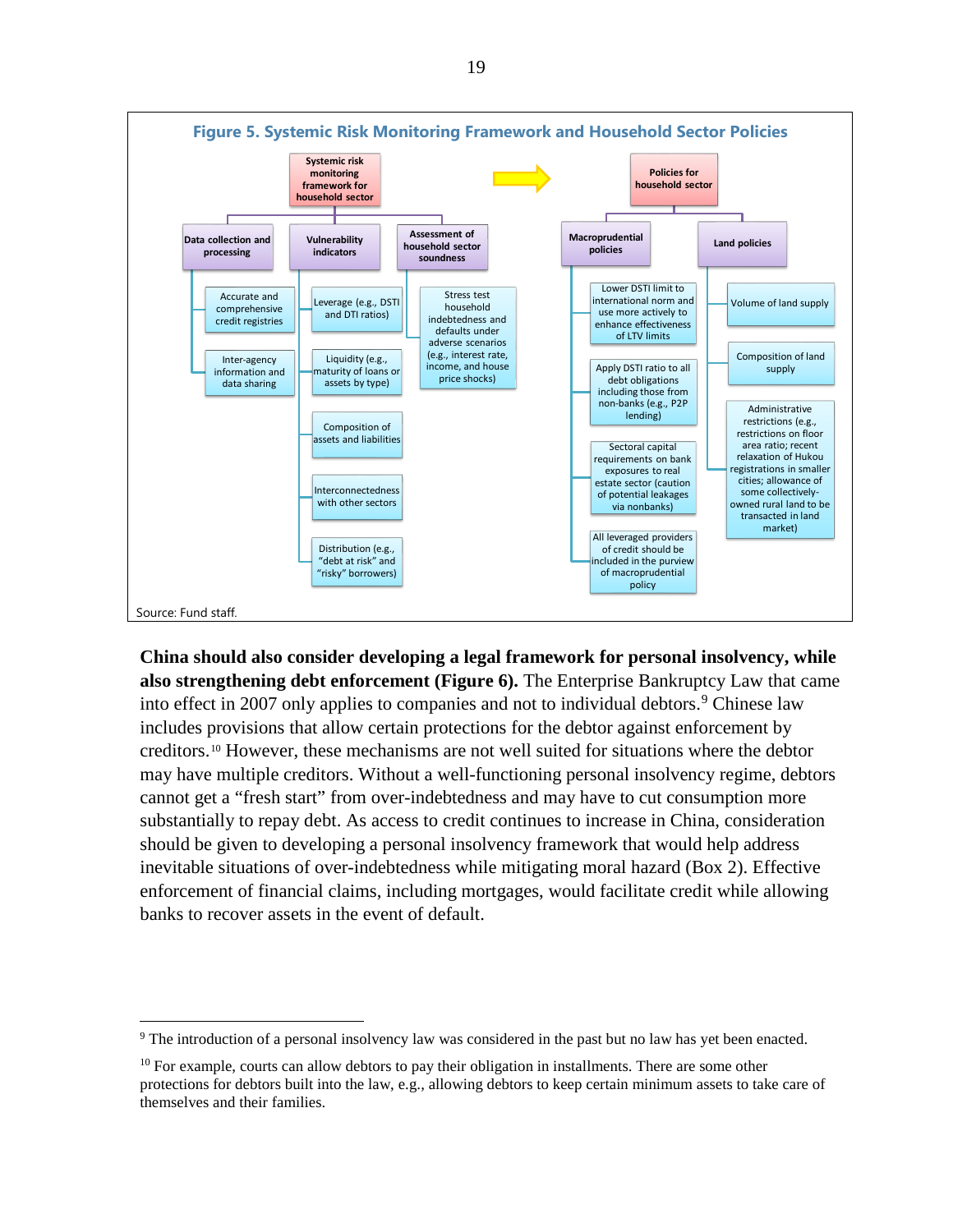

**A comprehensive credit registry system should be developed as a prerequisite for enhancing the legal and prudential frameworks.** The quality and scope of the credit registry should be strengthened in line with the 2017 FSAP recommendation—by capturing all individual debt obligations including those from nonbanks (such as P2P). A comprehensive credit registry could help lenders better assess the credit risk of borrowers and allow policy makers to better monitor and assess financial stability risks of the system, thereby helping bankruptcy prevention and the development of a personal insolvency regime (Box 2). Further enhancing the valuation system in China (e.g., valuation standards, qualification of valuators, selection of valuators) is also important to ensure that the information on which macroprudential policies are based is accurate and reliable, and to support the effective functioning of the personal insolvency regime.

**Financial sector supervision and consumer protection should be improved.** Microprudential supervision with stronger supervisory powers or more stringent capital regulation frameworks would allow China to better contain any negative effects of rapidly rising household debt on macroeconomic and financial stability. Measures to strengthen consumer financial protection—including, for example, expanding financial education, increasing the transparency of financial contracts, and regulating certain financial innovation products would help unsophisticated consumers make wiser finance decisions and enhance overall financial stability (IMF, 2017a).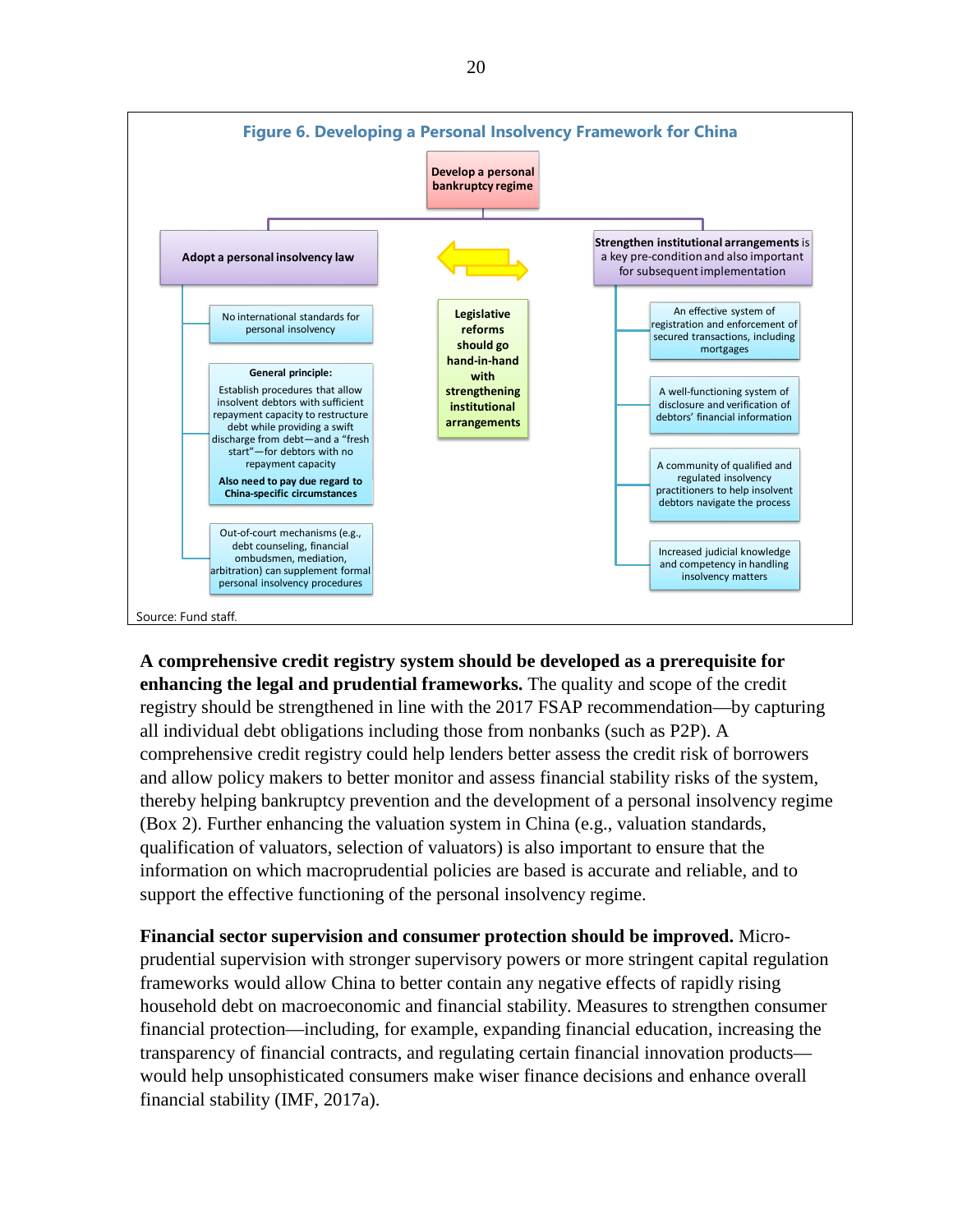#### **Box 2. Is It Time for China to Develop A Personal/Household Insolvency Framework?**

**An effective personal insolvency regime is an important part of the toolkit to address excessive personal debt.** While ex-ante prevention of excessive debt accumulation by households should be the first line of defense, personal insolvency is a tool that helps address the consequences of over-indebtedness by establishing rules and procedures for fair burden sharing between debtors and creditors. Unlike individual enforcement/collection proceedings against a debtor, personal insolvency is a collective proceeding with participation of multiple creditors. In essence, it allows the debtor to get a "fresh start", thus allowing the debtor to return to economic activity. In some countries, personal insolvency regime covers also individual entrepreneurs and SMEs/micro-SMEs, thus seeking to reduce the stigma of business failure and promoting entrepreneurship (Aiyar, *et al*. 2015).

**Over the past decade many countries have reformed their insolvency frameworks.** For example, the Asian crisis in 1997 spurred corporate insolvency reforms in the region that in several countries, continues today, while the recent global financial crisis catalyzed insolvency frameworks by many European countries. Those reforms, aimed at strengthening legal and institutional frameworks for corporate debt restructuring and establishing new regimes for personal insolvency, were often part of broader strategies for dealing with high non-performing loans (NPLs) that were weakening countries' financial sectors (Bergthaler, *et al*. 2015). Several Asian countries have also introduced personal insolvency frameworks.1

**The first step would be the adoption of a personal insolvency law.** Unlike in the area of corporate insolvency, there are no international standards for personal insolvency, but cross-country experience and careful attention to the circumstances of China could guide the design of such a framework. As a general matter, the law—which could apply to individual debtors, including individual entrepreneurs and unincorporated enterprises—should establish procedures that allow insolvent debtors with sufficient repayment capacity the opportunity to restructure their debt (including secured debt) over a period of time by making partial payments to creditors, while providing for a swift discharge from debt—and a "fresh start"—for debtors with no repayment capacity. Given the novelty of personal insolvency in China, the law should be developed in broad consultation with all interested stakeholders. In addition to developing a personal insolvency law, consideration should be given to developing out-of-court mechanisms to facilitate resolution of personal debt distress. Cross-country experience demonstrates that such mechanisms, e.g., debt counseling, Financial Ombudsmen, mediation, arbitration, can be a useful supplement to formal personal insolvency procedures.

**Beyond the adoption of a personal insolvency law, important pre-conditions will have to be in place to ensure effective implementation of the new framework.** Thus, legislative reforms should go hand-inhand with putting in place and/or strengthening institutional arrangements that would help ensure the effective functioning of the personal insolvency regime. Those include but are not limited to: (i) an effective system of registration and enforcement of secured transactions, including mortgages; (ii) a wellfunctioning system of disclosure and verification of information about the debtor's financial situation, (iii) establishment of a community of qualified and regulated insolvency practitioners who can help insolvent debtors to navigate the insolvency process, including the preparation of a repayment plan to restructure debt, and (iv) increasing judicial knowledge of and competency in handling insolvency matters, including by continuing with the development of specialized expertise in courts. Consideration can also be given to establishing an agency (or assigning this function to one of the existing agencies) to provide advice to debtors facing financial difficulties. More would have to be done to explain the concept of personal insolvency to the Chinese society to allow it to gain acceptance as one of the standard tools of a market economy.

<sup>1/</sup> Japan and Korea have developed personal insolvency laws, and these are widely used. There are also personal insolvency regimes in the Philippines, Thailand, Singapore, and Malaysia. The comprehensive reform of personal bankruptcy in India introduced in 2016 has not yet been implemented.

\_\_\_\_\_\_\_\_\_\_\_\_\_\_\_\_\_\_\_\_\_\_\_\_\_\_\_\_\_\_\_\_\_\_\_\_\_\_\_\_\_\_\_\_\_\_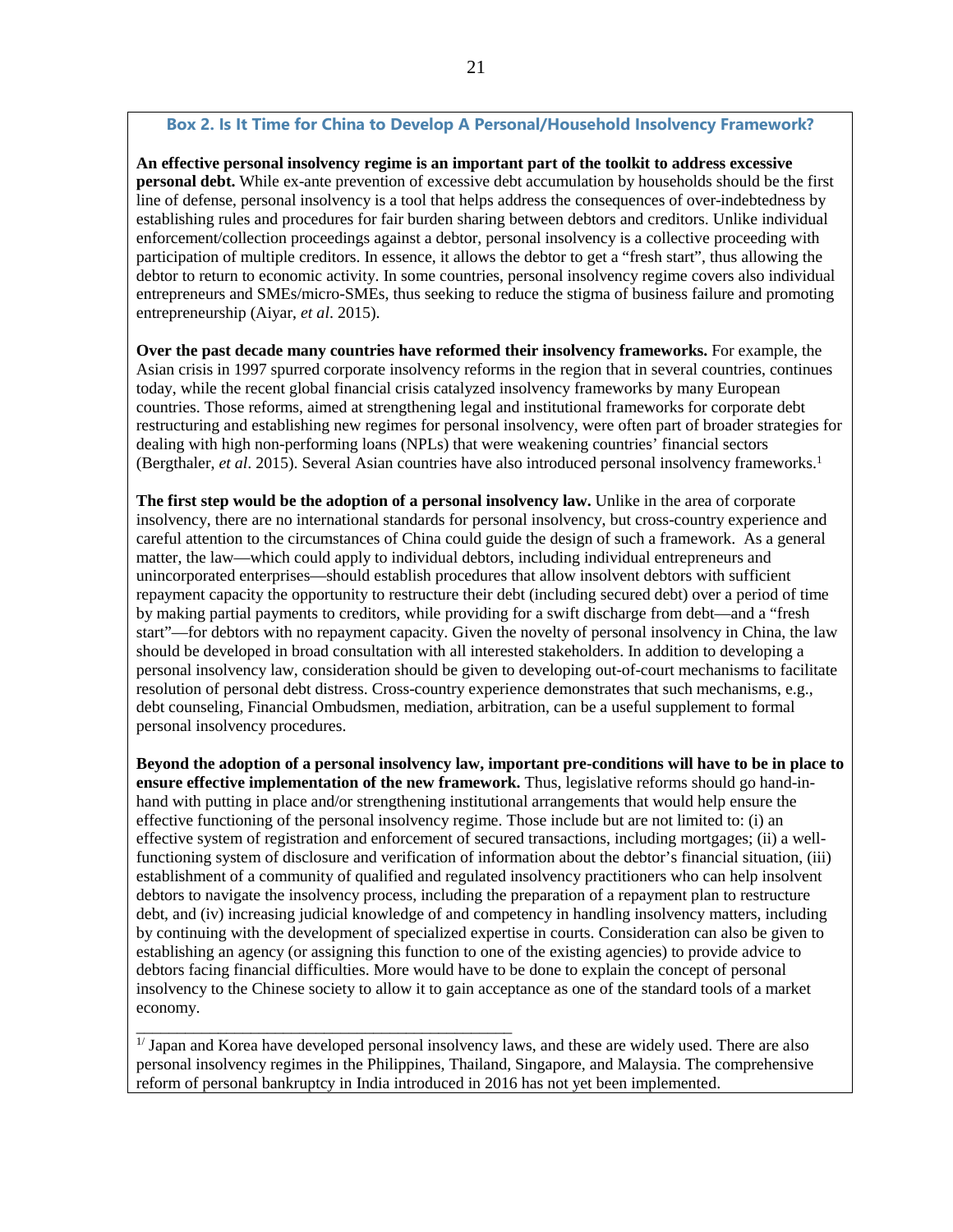#### **REFERENCES**

- <span id="page-21-0"></span>Aiyar, S., Bergthaler, W., Garrido, J.M., Ilyina, A., Jobst, A., Kang, K., Kovtun, D., Liu, Y., Monaghan, D., and M. Moretti, 2015, "A Strategy for Resolving Europe's Problem Loans," IMF Staff Discussion Note 15/19 (Washington, DC: International Monetary Fund).
- Baker, S., 2013, "Debt and the Consumption Response to Household Income Shocks," Stanford University.
- Bergthaler, W., Kang, K., Liu, Y., and D. Monaghan, 2015b, "Tackling Small and Medium Sized Enterprise Problem Loans in Europe," IMF Staff Discussion Note 15/04 (Washington, DC: International Monetary Fund).
- Bank of England (BoE), 2018, Financial Stability Report, Issue No. 43.
- Ding, D., Huang, X., Jin, T., and W.R. Lam, 2017, "Assessing China's Residential Real Estate Market," IMF Working Paper 17/248 (Washington, DC: International Monetary Fund).
- Feng, A.X., and X. Lu, 2019, "Household Debt in China: Micro-level Evidence on Financial Inclusion and Stability," IMF Working Paper (Washington, DC: International Monetary Fund) (*forthcoming*).
- Funke, M., Sun, R., and L. Zhu, 2018, "The Credit Risk of Chinese Households A Micro-Level Assessment," BOFIT Discussion Papers 12/2018, The Bank of Finland Institute for Economies in Transition.
- International Monetary Fund (IMF), 2012, *World Economic Outlook April 2012: Growth Resuming, Dangers Remain*, International Monetary Fund, Washington, DC.
- IMF, 2017a, *Global Financial Stability Report October 2017: Is Growth at Risk?* International Monetary Fund, Washington, DC.
- IMF, 2017b, *People's Republic of China: Financial System Stability Assessment*, IMF Country Report No. 17/358 (Washington, DC: International Monetary Fund).
- IMF, 2019a, *People's Republic of China: Staff Report for the 2019 Article IV Consultation,*  IMF Country Report No. 19/266 (Washington, DC: International Monetary Fund).
- IMF, 2019b, *People's Republic of China: Selected Issues,* IMF Country Report No. 19/274 (Washington, DC: International Monetary Fund).
- Institute of Social Science Survey (ISSS), Peking University, 2015, "China Family Panel Studies (CFPS)", [https://doi.org/10.18170/DVN/45LCSO,](https://doi.org/10.18170/DVN/45LCSO) Peking University Open Research Data Platform, V31.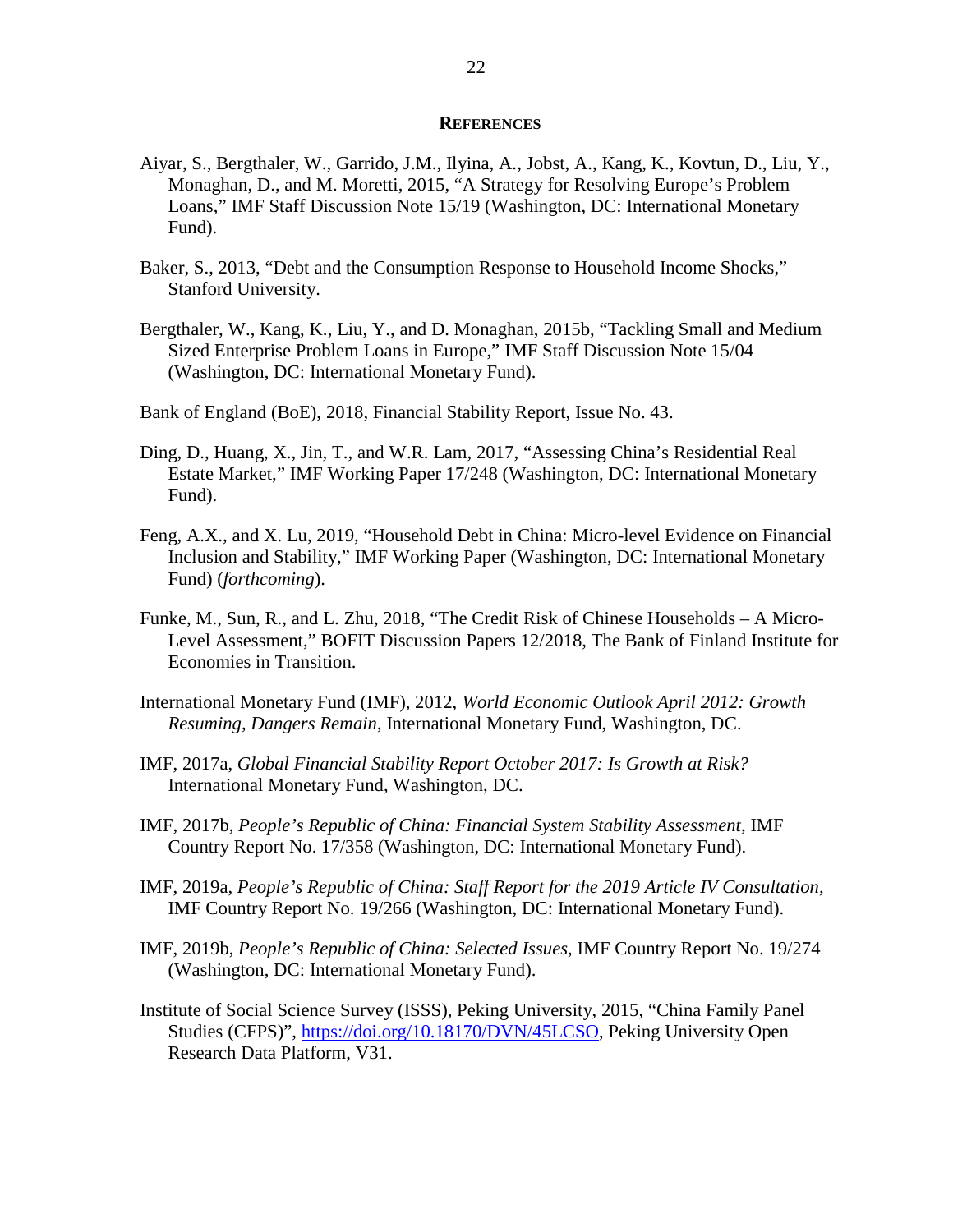- Jacome, L.I., and E.W. Nier, 2011, "Macroprudential Policy: Protecting the Whole," *Finance and* Development (Washington, DC: International Monetary Fund).
- Jorda, O., Schularick, M., and A.M. Taylor, 2016, "The Great Mortgaging: Housing Finance, Crises and Business Cycles," *Economic Policy* 31 (85), pp. 107-152.
- Lombardi, M., Mohanty, M., and I. Shim, 2017, "The Real Effects of Household Debt in the Short and Long Run," BIS Working Paper No. 607, Bank for International Settlements, Basel.
- Mian, A., Sufi, A., and E. Verner, 2017, "Household Debt and Business Cycles Worldwide," *The Quarterly Journal of Economics*, Volume 132, Issue 4, pp. 1755-1817.
- Nakajima, J., 2018, "The Role of Household Debt Heterogeneity on Consumption: Evidence from Japanese Household Data," BIS Working Paper No. 736, Bank for International Settlements, Basel.
- People's Bank of China (PBC), 2019, "China Regional Financial Report (in Chinese)," Monetary policy analysis group of the People's Bank of China.
- Tian, G., Huang, X., Ning, L., and Y. Wang, 2018, "Safeguarding Household Debt Crisis and Associated Systemic Financial Risks (in Chinese)," Policy Research Report No. 58, Shanghai University of Finance and Economics.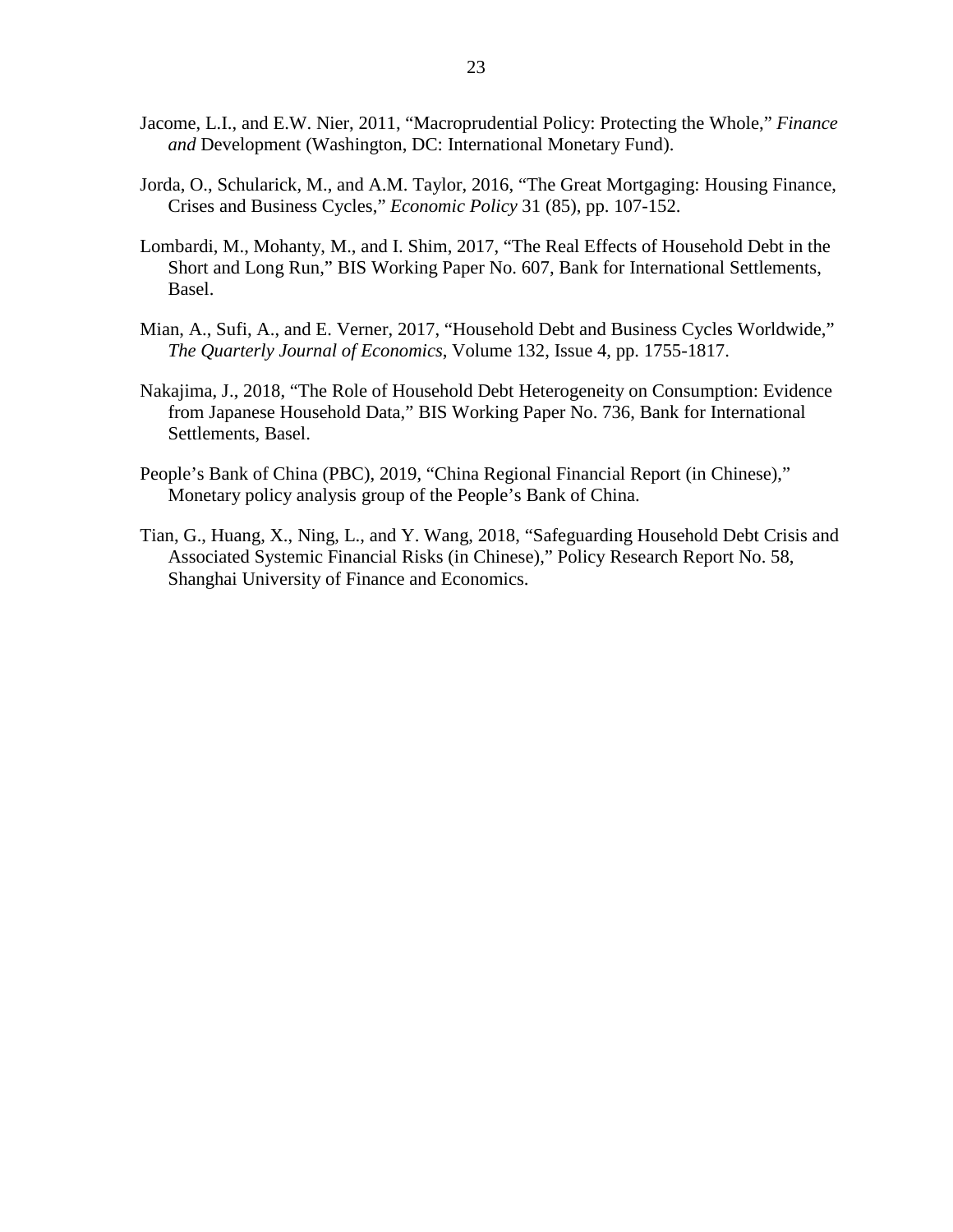<span id="page-23-0"></span>

| Dependent variable                          | Real expenditure growth $\Delta c_{i,t}$ |                                |                               |                               |
|---------------------------------------------|------------------------------------------|--------------------------------|-------------------------------|-------------------------------|
| Lagged or contemporaneous HD                | <b>Lagged HD</b>                         |                                | <b>Contemporaneous HD</b>     |                               |
| Household indebtedness measure (HD)         | <b>DTI</b>                               | DTA $(\% )$                    | <b>DTI</b>                    | DTA $(\% )$                   |
| Real income growth $\Delta y_{it}$          | $0.13***$                                | $0.12***$                      | $0.11***$                     | $0.08***$                     |
| <b>HD</b>                                   | (0.02)<br>$-4.39***$<br>(1.09)           | (0.02)<br>$-0.51***$<br>(0.12) | (0.02)<br>$3.54***$<br>(0.68) | (0.02)<br>$0.33***$<br>(0.12) |
| $\Delta y_{i,t} * HD$                       | $-0.0002$<br>(0.01)                      | $-0.002***$<br>(0.001)         | $0.01**$<br>(0.003)           | $-0.001$<br>(0.001)           |
| Change in family Size                       | 4.99***                                  | $4.91***$                      | $5.02***$                     | $6.69***$                     |
| Change in household head marital status     | (1.71)<br>$-9.90***$<br>(3.74)           | (1.78)<br>$-9.11**$<br>(4.31)  | (1.70)<br>$-6.61**$<br>(3.22) | (1.88)<br>$-5.19$<br>(3.60)   |
| Change in household head education<br>level | $3.38**$<br>(1.62)                       | $4.06**$<br>(1.81)             | $2.86**$<br>(1.34)            | $4.36***$<br>(1.47)           |
| Constant                                    | $26.64***$<br>(2.76)                     | $31.74***$<br>(3.25)           | 35.90***<br>(2.88)            | $41.70***$<br>(3.46)          |
| Household fixed effects                     | Yes                                      | Yes                            | Yes                           | Yes                           |
| Year fixed effects                          | Yes                                      | Yes                            | Yes                           | Yes                           |
| $#$ obs.                                    | 9,059                                    | 8,559                          | 8,990                         | 8,434                         |
| # households                                | 6,365                                    | 6,112                          | 6,199                         | 5,905                         |
| Overall- $R^2$                              | 0.04                                     | 0.03                           | 0.03                          | 0.02                          |

# **ANNEX 1. HOUSEHOLD-LEVEL REGRESSION RESULTS**

**Table A1.1. Household-Level Panel Regression Results**

#### **Table A1.2. Household-Level Threshold Panel Regression Results**

| Dependent variable                                            | Real expenditure growth $\Delta c_{i,t}$ |             |  |
|---------------------------------------------------------------|------------------------------------------|-------------|--|
| Household indebtedness measure (HD)                           | <b>DTI</b>                               | DTA $(\% )$ |  |
| Real income growth $\Delta y_{i,t}$ if $HD_{i,t-1} < HD^*$    | $0.14***$                                | $0.62***$   |  |
|                                                               | (0.03)                                   | (0.09)      |  |
| Real income growth $\Delta y_{i,t}$ if $HD_{i,t-1} \geq HD^*$ | $-0.04$                                  | 0.03        |  |
|                                                               | (0.07)                                   | (0.02)      |  |
| Change in family Size                                         | 1.98                                     | 3.15        |  |
|                                                               | (2.38)                                   | (2.76)      |  |
| Change in household head marital status                       | $-10.50*$                                | $-12.08$    |  |
|                                                               | (6.03)                                   | (8.33)      |  |
| Change in household head education level                      | 1.10                                     | 0.89        |  |
|                                                               | (2.47)                                   | (2.76)      |  |
| Constant                                                      | $28.03***$                               | 33.77***    |  |
|                                                               | (3.44)                                   | (3.65)      |  |
| Household fixed effects                                       | Yes                                      | Yes         |  |
| Year fixed effects                                            | Yes                                      | Yes         |  |
| $#$ obs.                                                      | 1,689                                    | 1,455       |  |
| # households                                                  | 563                                      | 485         |  |
| Overall- $R^2$                                                | 0.03                                     | 0.05        |  |
| <b>Estimated threshold HD*</b>                                | 6.3                                      | 2.4%        |  |